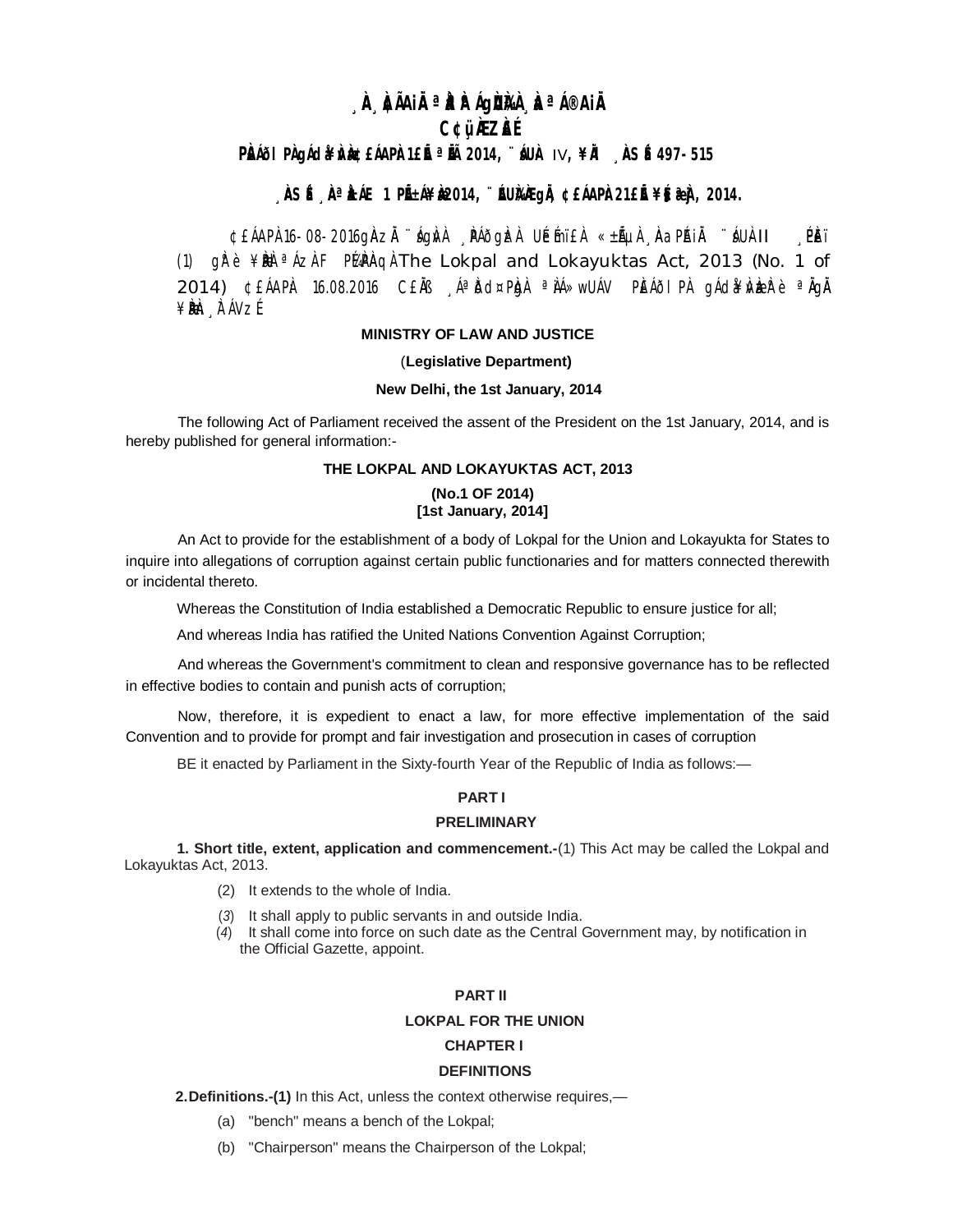- (c) "competent authority", in relation to—
	- (i) the Prime Minister, means the House of the People;
	- (ii) a member of the Council of Ministers, means the Prime Minister;
	- (iii) a member of Parliament other than a Minister, means—
		- (A) in the case of a member of the Council of States, the Chairman of the Council; and
		- (B) in the case of a member of the House of the People, the Speaker of the House;
	- (iv) an officer in the Ministry or Department of the Central Government,means the Minister in charge of the Ministry or Department under which the officer is serving;
	- (v) a chairperson or members of any body or Board or corporation or authority or company or society or autonomous body (by whatever name called) established or constituted under any Act of Parliament or wholly or partly financed by the Central Government or controlled by it, means the Minister in charge of the administrative Ministry of such body or Board or corporation or authority or company or society or autonomous body;
	- (vi) an officer of any body or Board or corporation or authority or company or society or autonomous body (by whatever name called) established or constituted under any Act of Parliament or wholly or partly financed by the Central Government or controlled by it, means the head of such body or Board or corporation or authority or company or society or autonomous body;
	- (vii) in any other case not falling under sub-clauses (i) to (vi) above, means such Department or authority as the Central Government may, by notification, specify:

Provided that if any person referred to in sub-clause (v) or sub-clause (vi) is also a member of Parliament, then, the competent authority shall be—

- (A) in case such member is a member of the Council of States, the Chairman of the Council; and
- (B) in case such member is a member of the House of the People, the Speaker of the House;
- (d) "Central Vigilance Commission" means the Central Vigilance Commission constituted under sub-section (1) of section 3 of the Central Vigilance Commission Act, 2003 (45 of 2003) ;
- (e) "complaint" means a complaint, made in such form as may be prescribed, alleging that a public servant has committed an offence punishable under the Prevention of Corruption Act, 1988 (49 of 1988) ;
- (f) "Delhi Special Police Establishment" means the Delhi Special Police Establishment constituted under sub-section (1) of section 2 of the Delhi Special Police Establishment Act, 1946 (25 of 1946) ;
- (g) "investigation" means an investigation as defined under clause (h) of section 2 of the Code of Criminal Procedure, 1973 (2 of 1974) ;
- (h) "Judicial Member" means a Judicial Member of the Lokpal;
- (i) "Lokpal" means the body established under section 3;
- (j) "Member" means a Member of the Lokpal;
- (k) "Minister" means a Union Minister but does not include the Prime Minister;
- (l) "notification" means notification published in the Official Gazette and the expression "notify" shall be construed accordingly;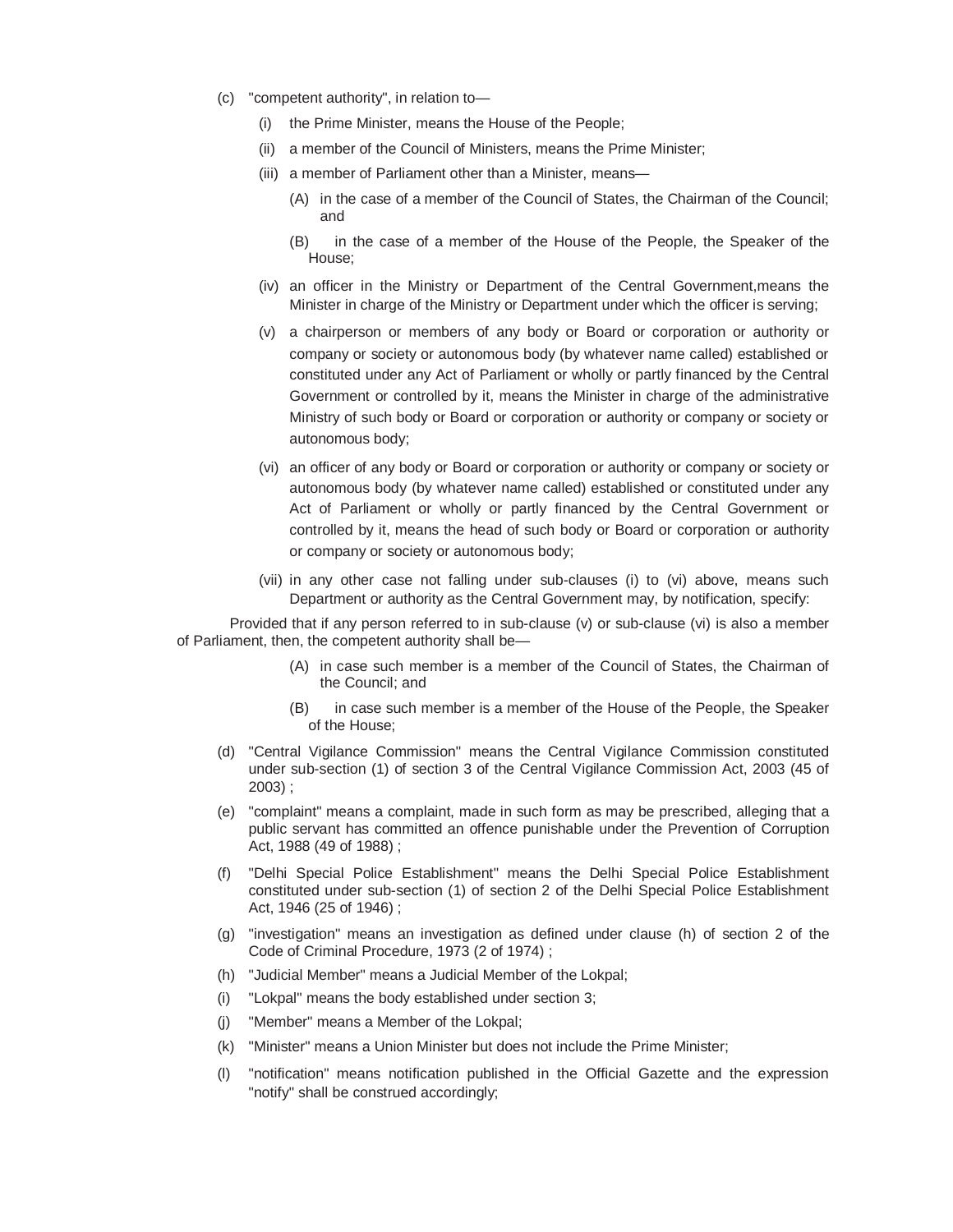- (m) "preliminary inquiry" means an inquiry conducted under this Act;
- (n) "prescribed" means prescribed by rules made under this Act;
- (o) "public servant" means a person referred to in clauses (a) to (h) of sub-section (1) of section 14 but does not include a public servant in respect of whom the jurisdiction is exercisable by any court or other authority under the Army Act, 1950, (45 of 1950.) the Air Force Act, 1950, (46 of 1950.) the Navy Act, 1957 (62 of 1957.) and the Coast Guard Act, 1978 (30 of 1978.) or the procedure is applicable to such public servant under those Acts;
- (p) "regulations" means regulations made under this Act;
- (q) "rules" means rules made under this Act;
- (r) "Schedule" means a Schedule appended to this Act;
- (s) "Special Court" means the court of a Special Judge appointed under sub-section (1) of section 3 of the Prevention of Corruption Act, 1988 (49 of 1988).

(2) The words and expressions used herein and not defined in this Act but defined in the Prevention of Corruption Act, 1988 (49 of 1988), shall have the meanings respectively assigned to them in that Act.

(3) Any reference in this Act to any other Act or provision thereof which is not in force in any area to which this Act applies shall be construed to have a reference to the corresponding Act or provision thereof in force in such area.

#### **CHAPTER II**

#### **ESTABLISHMENT OF LOKPAL**

**3. Establishment of Lokpal.**  $-(1)$  On and from the commencement of this Act, there shall be established, for the purpose of this Act, a body to be called the "Lokpal".

- (2) The Lokpal shall consist of—
	- (a) a Chairperson, who is or has been a Chief Justice of India or is or has been a Judge of the Supreme Court or an eminent person who fulfils the eligibility specified in clause (b) of sub-section (3); and
	- (b) such number of Members, not exceeding eight out of whom fifty per cent. shall be Judicial Members:

Provided that not less than fifty percent. of the Members of the Lokpal shall be from amongst the persons belonging to the Scheduled Castes, the Scheduled Tribes, Other Backward Classes, Minorities and women.

- (3) A person shall be eligible to be appointed,—
	- (a) as a Judicial Member if he is or has been a Judge of the Supreme Court or is or has been a Chief Justice of a High Court;
	- (b) as a Member other than a Judicial Member, if he is a person of impeccable integrity and outstanding ability having special knowledge and expertise of not less than twenty-five years in the matters relating to anti-corruption policy, public administration, vigilance, finance including insurance and banking, law and management.
- (4) The Chairperson or a Member shall not be—
	- (i) a member of Parliament or a member of the Legislature of any State or Union territory;
	- (ii) a person convicted of any offence involving moral turptitude;
	- (iii)a person of less than forty-five years of age, on the date of assuming office as the Chairperson or Member, as the case may be;
	- (iv)a member of any Panchayat or Municipality;
	- (v) a person who has been removed or dismissed from the service of the Union or a State, and shall not hold any office of trust or profit (other than his office as the Chairperson or a Member) or be affiliated with any political party or carry on any business or practise any profession and, accordingly, before he enters upon his office,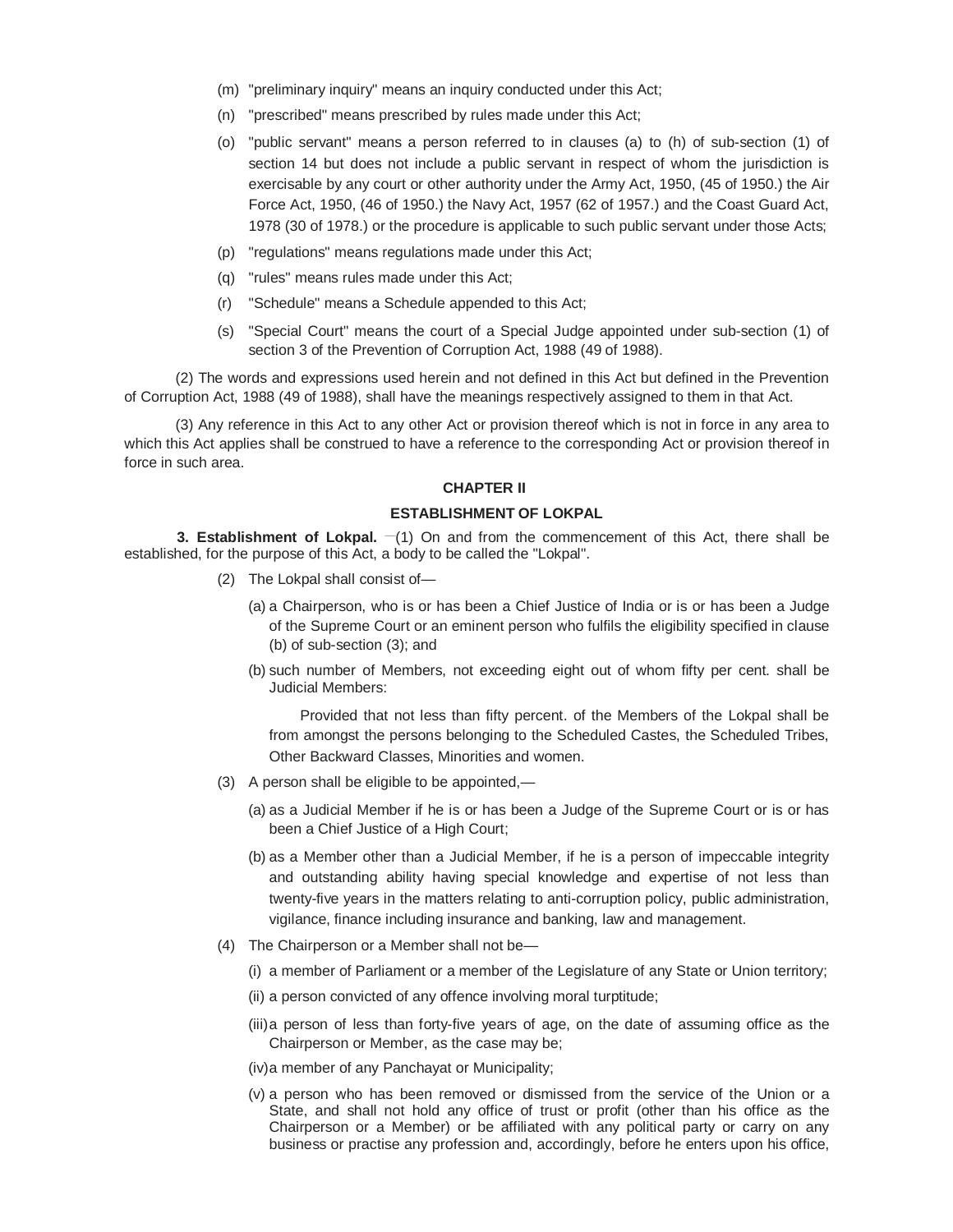a person appointed as the Chairperson or a Member, as the case may be, shall, if—

- (a) he holds any office of trust or profit, resign from such office; or
- (b) he is carrying on any business, sever his connection with the conduct and management of such business; or
- (c) he is practising any profession, cease to practise such profession.

**4. Appointment of Chairperson and Members on recommendations of Selection Committee.** (1) The Chairperson and Members shall be appointed by the President after obtaining the recommendations of a Selection Committee consisting of—

- (a) the Prime Minister—Chairperson;
- (b) the Speaker of the House of the People—Member;
- (c) the Leader of Opposition in the House of the People—Member;
- (d) the Chief Justice of India or a Judge of the Supreme Court nominated by him—Member;
- (e) one eminent jurist, as recommended by the Chairperson and Members referred to in clauses (a) to (d) above, to be nominated by the President—Member.

(2) No appointment of a Chairperson or a Member shall be invalid merely by reason of any vacancy in the Selection Committee.

(3) The Selection Committee shall for the purposes of selecting the Chairperson and Members of the Lokpal and for preparing a panel of persons to be considered for appointment as such, constitute a Search Committee consisting of at least seven persons of standing and having special knowledge and expertise in the matters relating to anti-corruption policy, public administration, vigilance, policy making, finance including insurance and banking, law and management or in any other matter which, in the opinion of the Selection Committee, may be useful in making the selection of the Chairperson and Members of the Lokpal:

Provided that not less than fifty percent of the members of the Search Committee shall be from amongst the persons belonging to the Scheduled Castes, the Scheduled Tribes, Other Backward Classes, Minorities and women:

Provided further that the Selection Committee may also consider any person other than the persons recommended by the Search Committee.

(4) The Selection Committee shall regulate its own procedure in a transparent manner for selecting the Chairperson and Members of the Lokpal.

(5) The term of the Search Committee referred to in sub-section (3), the fees and allowances payable to its members and the manner of selection of panel of names shall be such as may be prescribed.

**5. Filling of vacancies of Chairperson or Members.—**The President shall take or cause to be taken all necessary steps for the appointment of a new Chairperson and Members at least three months before the expiry of the term of the Chairperson or Member, as the case may be, in accordance with the procedure laid down in this Act.

**6. Term of office of Chairperson and Members.—**The Chairperson and every Member shall, on the recommendations of the Selection Committee, be appointed by the President by warrant under his hand and seal and hold office as such for a term of five years from the date on which he enters upon his office or until he attains the age of seventy years, whichever is earlier:

Provided that he may—

- (a) by writing under his hand addressed to the President, resign his office; or
- (b) be removed from his office in the manner provided in section 37.

**7. Salary, allowances and other conditions of service of Chairperson and Members.—**The salary, allowances and other conditions of service of—

- (i) the Chairperson shall be the same as those of the Chief Justice of India;
- (ii) other Members shall be the same as those of a Judge of the Supreme Court:

Provided that if the Chairperson or a Member is, at the time of his appointment, in receipt of pension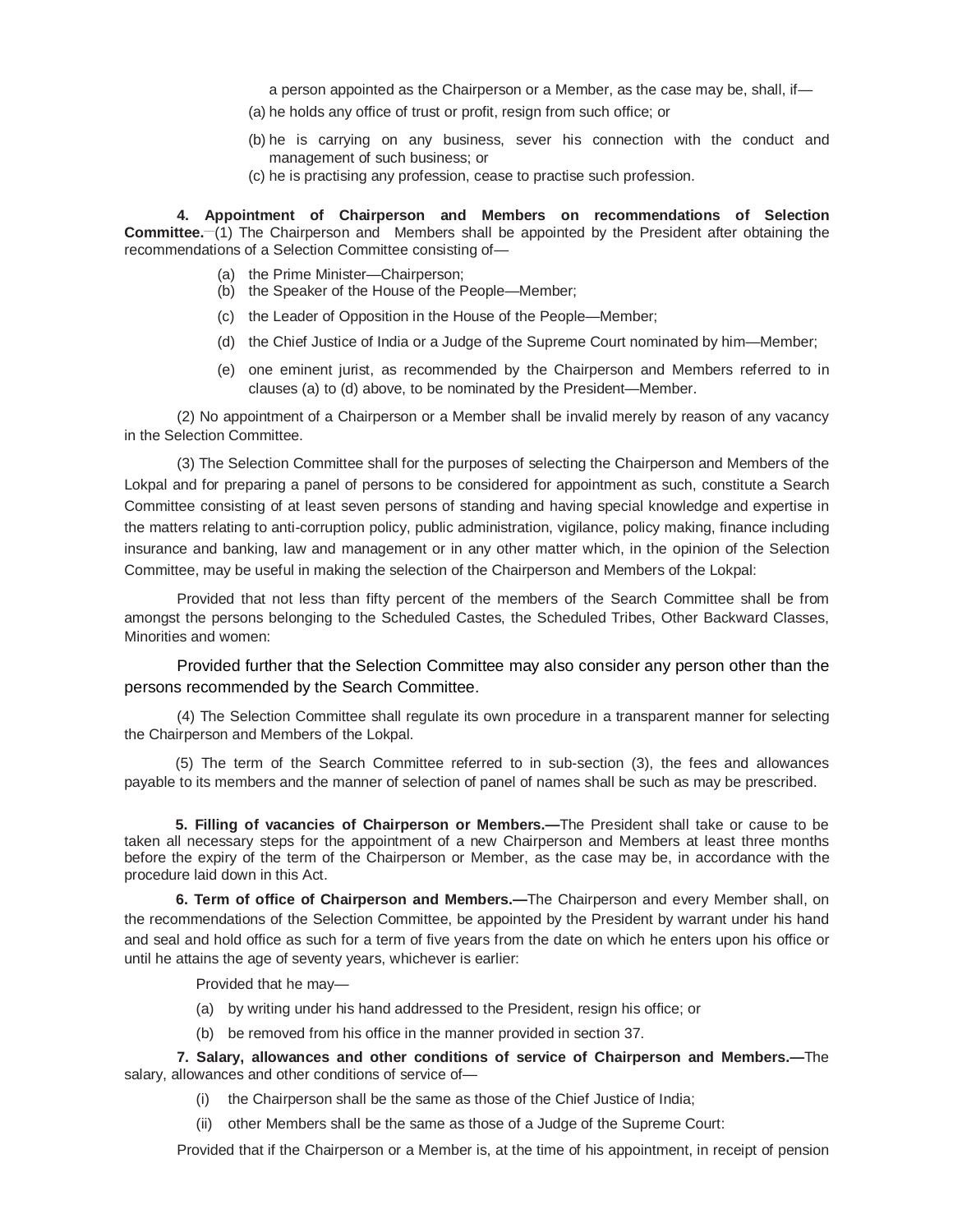(other than disability pension) in respect of any previous service under the Government of India or under the Government of a State, his salary in respect of service as the Chairperson or, as the case may be, as a Member, be reduced—

- (a) by the amount of that pension; and
- (b) if he has, before such appointment, received, in lieu of a portion of the pension due to him in respect of such previous service, the commuted value thereof, by the amount of that portion of the pension:

Provided further that the salary, allowances and pension payable to, and other conditions of service of, the Chairperson or a Member shall not be varied to his disadvantage after his appointment.

**8. Restriction on employment by Chairperson and Members after ceasing to hold office.—**(1) On ceasing to hold office, the Chairperson and every Member shall be ineligible for—

- (i) reappointment as the Chairperson or a Member of the Lokpal;
- (ii) any diplomatic assignment, appointment as administrator of a Union territory and such other assignment or appointment which is required by law to be made by the President by warrant under his hand and seal;
- (iii) further employment to any other office of profit under the Government of India or the Government of a State;
- (iv) contesting any election of President or Vice-President or Member of either House of Parliament or Member of either House of a State Legislature or Municipality or Panchayat within a period of five years from the date of relinquishing the post.

(2) Notwithstanding anything contained in sub-section (1), a Member shall be eligible to be appointed as a Chairperson, if his total tenure as Member and Chairperson does not exceed five years.

**Explanation.—**For the purposes of this section, it is hereby clarified that where the Member is appointed as the Chairperson, his term of office shall not be more than five years in aggregate as the Member and the Chairperson.

**9. Member to act as Chairperson or to discharge his functions in certain circumstances.—**(1) In the event of occurrence of any vacancy in the office of the Chairperson by reason of his death, resignation or otherwise, the President may, by notification, authorise the senior-most Member to act as the Chairperson until the appointment of a new Chairperson to fill such vacancy.

(2) When the Chairperson is unable to discharge his functions owing to absence on leave or otherwise, the senior-most Member available, as the President may, by notification, authorise in this behalf, shall discharge the functions of the Chairperson until the date on which the Chairperson resumes his duties.

**10. Secretary, other officers and staff of Lokpal.—**(1) There shall be a Secretary to the Lokpal in the rank of Secretary to Government of India, who shall be appointed by the Chairperson from a panel of names sent by the Central Government.

(2) There shall be a Director of Inquiry and a Director of Prosecution not below the rank of Additional Secretary to the Government of India or equivalent, who shall be appointed by the Chairperson from a panel of names sent by the Central Government.

(3) The appointment of officers and other staff of the Lokpal shall be made by the Chairperson or such Member or officer of Lokpal as the Chairperson may direct:

Provided that the President may by rule require that the appointment in respect of any post or posts as may be specified in the rule, shall be made after consultation with the Union Public Service Commission.

(4) Subject to the provisions of any law made by Parliament, the conditions of service of Secretary and other officers and staff of the Lokpal shall be such as may be specified by regulations made by the Lokpal for the purpose:

Provided that the regulations made under this sub-section shall, so far as they relate to salaries, allowances, leave or pensions, require the approval of the President.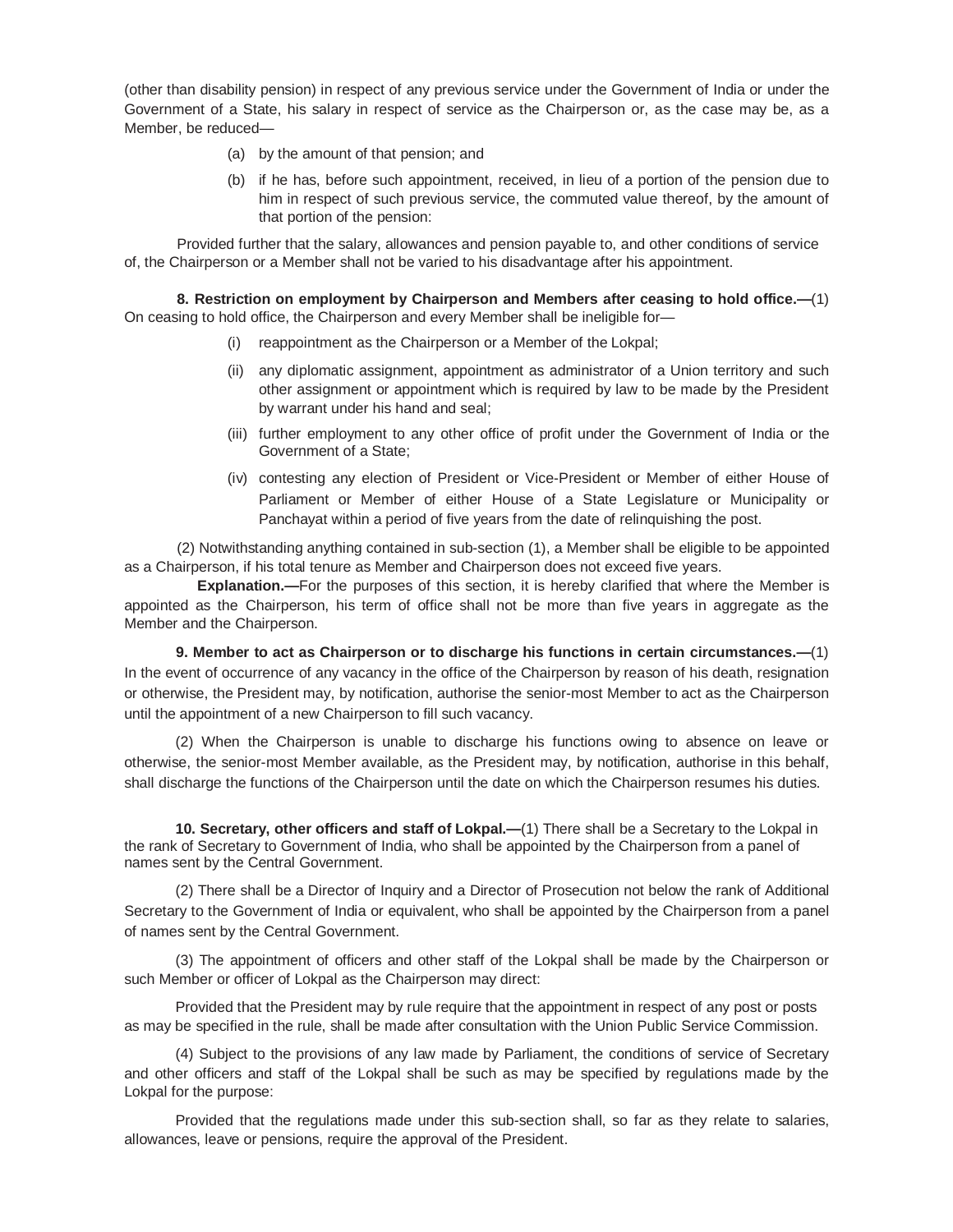## **CHAPTER III**

## **INQUIRY WING**

**11. Inquiry Wing.—**(1) Notwithstanding anything contained in any law for the time being in force, the Lokpal shall constitute an Inquiry Wing headed by the Director of Inquiry for the purpose of conducting preliminary inquiry into any offence alleged to have been committed by a public servant punishable under the Prevention of Corruption Act, 1988 (49 of 1988) ;

Provided that till such time the Inquiry Wing is constituted by the Lokpal, the Central Government shall make available such number of officers and other staff from its Ministries or Departments, as may be required by the Lokpal, for conducting preliminary inquiries under this Act.

(2) For the purposes of assisting the Lokpal in conducting a preliminary inquiry under this Act, the officers of the Inquiry Wing not below the rank of the Under Secretary to the Government of India, shall have the same powers as are conferred upon the Inquiry Wing of the Lokpal under section 27.

## **CHAPTER IV**

## **PROSECUTION WING**

**12. Prosecution Wing.—** (1) The Lokpal shall, by notification, constitute a Prosecution Wing headed by the Director of Prosecution for the purpose of prosecution of public servants in relation to any complaint by the Lokpal under this Act:

Provided that till such time the Prosecution Wing is constituted by the Lokpal, the Central Government shall make available such number of officers and other staff from its Ministries or Departments, as may be required by the Lokpal, for conducting prosecution under this Act.

(2) The Director of Prosecution shall, after having been so directed by the Lokpal, file a case in accordance with the findings of investigation report, before the Special Court and take all necessary steps in respect of the prosecution of public servants in relation to any offence punishable under the Prevention of Corruption Act, 1988 (49 of 1988).

(3) The case under sub-section (2), shall be deemed to be a report, filed on completion of investigation, referred to in section 173 of the Code of Criminal Procedure, 1973 (2 of 1974).

## **CHAPTER V**

## **EXPENSES OF LOKPAL TO BE CHARGED ON CONSOLIDATED FUND OF INDIA**

**13. Expenses of Lokpal to be charged on Consolidated Fund of India.—**The administrative expenses of the Lokpal, including all salaries, allowances and pensions payable to or in respect of the Chairperson, Members or Secretary or other officers or staff of the Lokpal, shall be charged upon the Consolidated Fund of India and any fees or other moneys taken by the Lokpal shall form part of that Fund.

## **CHAPTER VI**

### **JURISDICTION IN RESPECT OF INQUIRY**

**14. Jurisdiction of Lokpal to include Prime Minister, Ministers, members of Parliament, Groups A, B, C and D officers and officials of Central Government.—** (1) Subject to the other provisions of this Act, the Lokpal shall inquire or cause an inquiry to be conducted into any matter involved in, or arising from, or connected with, any allegation of corruption made in a complaint in respect of the following, namely:—

(a) any person who is or has been a Prime Minister:

Provided that the Lokpal shall not inquire into any matter involved in, or arising from, or connected with, any such allegation of corruption against the Prime Minister,—

- (i) in so far as it relates to international relations, external and internal security, public order, atomic energy and space;
- (ii) unless a full bench of the Lokpal consisting of its Chairperson and all Members considers the initiation of inquiry and at least two-thirds of its Members approves of such inquiry: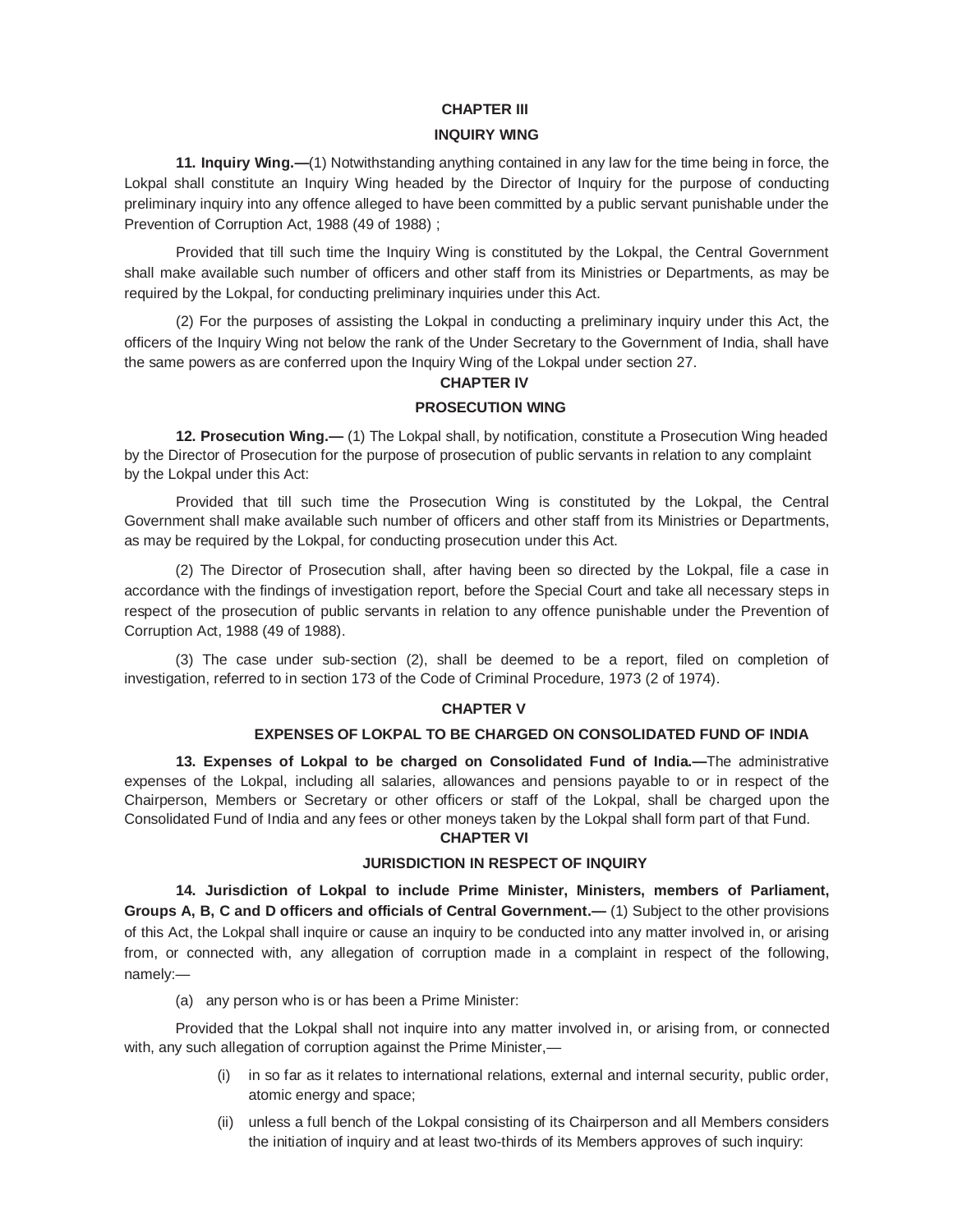Provided further that any such inquiry shall be held in camera and if the Lokpal comes to the conclusion that the complaint deserves to be dismissed, the records of the inquiry shall not be published or made available to anyone;

- (b) any person who is or has been a Minister of the Union;
- (c) any person who is or has been a member of either House of Parliament;
- (d) any Group 'A' or Group 'B' officer or equivalent or above, from amongst the public servants defined in sub-clauses (i) and (ii) of clause (c) of section 2 of the Prevention of Corruption Act, 1988 (49 of 1988) when serving or who has served, in connection with the affairs of the Union;
- (e) any Group 'C' or Group 'D' official or equivalent, from amongst the public servants defined in sub-clauses (i) and (ii) of clause (c) of section 2 of the Prevention of Corruption Act, 1988 (49 of 1988) when serving or who has served in connection with the affairs of the Union subject to the provision of sub-section (1) of section 20;
- (f) any person who is or has been a chairperson or member or officer or employee in any body or Board or corporation or authority or company or society or trust or autonomous body (by whatever name called) established by an Act of Parliament or wholly or partly financed by the Central Government or controlled by it:

Provided that in respect of such officers referred to in clause (d) who have served in connection with the affairs of the Union or in any body or Board or corporation or authority or company or society or trust or autonomous body referred to in clause (e) but are working in connection with the affairs of the State or in any body or Board or corporation or authority or company or society or trust or autonomous body (by whatever name called) established by an Act of the State Legislature or wholly or partly financed by the State Government or controlled by it, the Lokpal and the officers of its Inquiry Wing or Prosecution Wing shall have jurisdiction under this Act inrespect of such officers only after obtaining the consent of the concerned State Government;

- (g) any person who is or has been a director, manager, secretary or other officer of every other society or association of persons or trust (whether registered under any law for the time being in force or not), by whatever name called, wholly or partly financed by the Government and the annual income of which exceeds such amount as the Central Government may, by notification, specify;
- (h) any person who is or has been a director, manager, secretary or other officer of every other society or association of persons or trust (whether registered under any law for the time being in force or not) in receipt of any donation from any foreign source under the Foreign Contribution (Regulation) Act, 2010 (42 of 2010) in excess of ten lakh rupees in a year or such higher amount as the Central Government may, by notification, specify.

**Explanation.—**For the purpose of clauses (f) and (g), it is hereby clarified that any entity or institution, by whatever name called, corporate, society, trust, association of persons, partnership, sole proprietorship, limited liability partnership (whether registered under any law for the time being in force or not), shall be the entities covered in those clauses:

Provided that any person referred to in this clause shall be deemed to be a public servant under clause (c) of section 2 of the Prevention of Corruption Act, 1988 (49 of 1988) and the provisions of that Act shall apply accordingly.

- (2) Notwithstanding anything contained in sub-section (1), the Lokpal shall not inquire into any matter involved in, or arising from, or connected with, any such allegation of corruption against any member of either House of Parliament in respect of anything said or a vote given by him in Parliament or any committee thereof covered under the provisions contained in clause (2) of article 105 of the Constitution.
- (3) The Lokpal may inquire into any act or conduct of any person other than those referred to in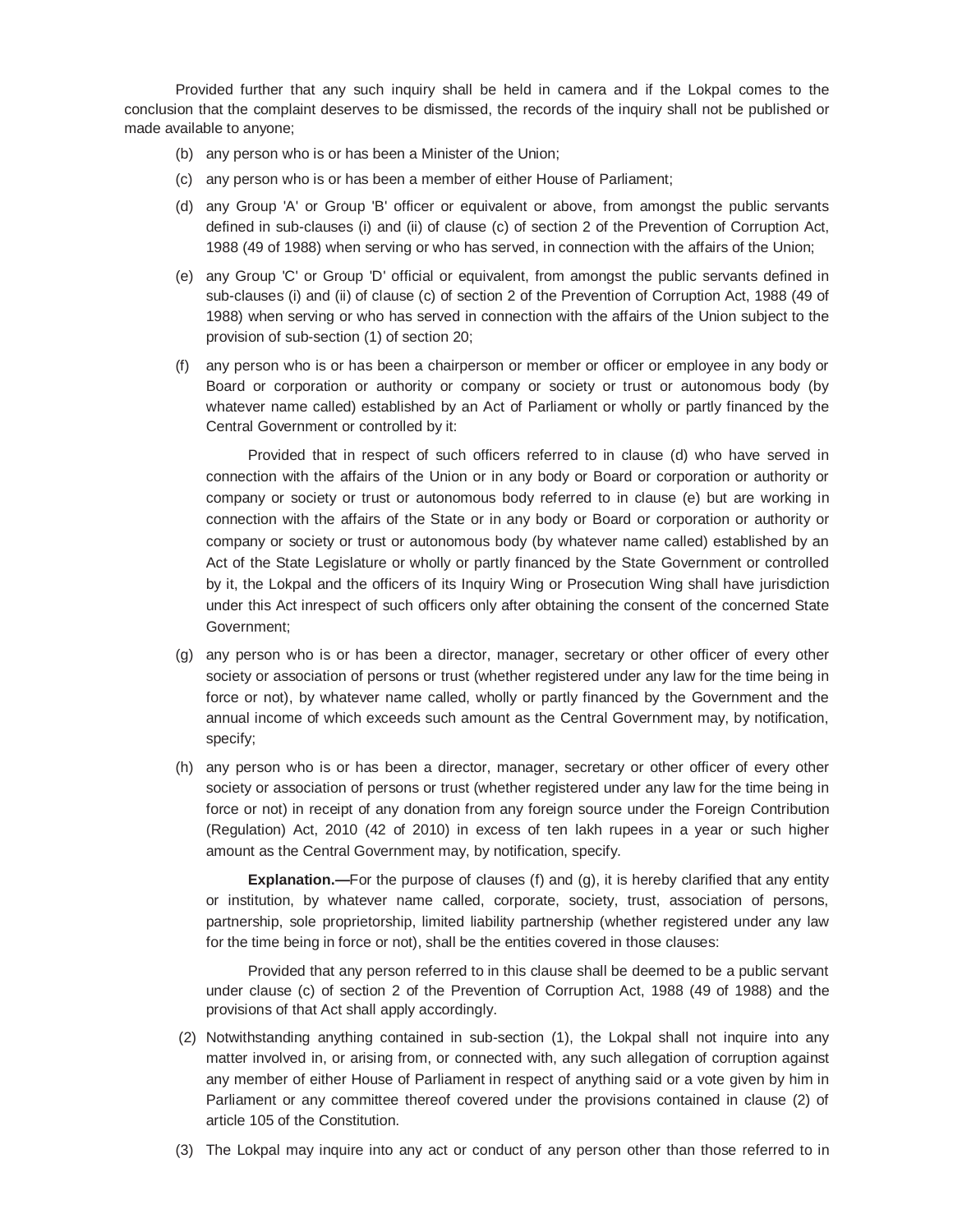sub-section (1), if such person is involved in the act of abetting, bribe giving or bribe taking or conspiracy relating to any allegation of corruption under the Prevention of Corruption Act, 1988 (49 of 1988) against a person referred to in sub-section (1):

Provided that no action under this section shall be taken in case of a person serving in connection with the affairs of a State, without the consent of the State Government.

(4) No matter in respect of which a complaint has been made to the Lokpal under this Act, shall be referred for inquiry under the Commissions of Inquiry Act, 1952 (60 of 1952).

**Explanation.—**For the removal of doubts, it is hereby declared that a complaint under this Act shall only relate to a period during which the public servant was holding or serving in that capacity.

**15. Matters pending before any court or committee or authority for inquiry not to be affected.-** In case any matter or proceeding related to allegation of corruption under the Prevention of Corruption Act, 1988 (49 of 1988) has been pending before any court or committee of either House of Parliament or before any other authority prior to commencement of this Act or prior to commencement of any inquiry after the commencement of this Act, such matter or proceeding shall be continued before such court, committee or authority.

**16. Constitution of benches of Lokpal. —** (1) Subject to the provisions of this Act,—

- (a) the jurisdiction of the Lokpal may be exercised by benches thereof;
- (b) a bench may be constituted by the Chairperson with two or more Members as the Chairperson may deem fit;
- (c) every bench shall ordinarily consist of at least one Judicial Member;
- (d) where a bench consists of the Chairperson, such bench shall be presided over by the Chairperson;
- (e) where a bench consists of a Judicial Member, and a non-Judicial Member, not being the Chairperson, such bench shall be presided over by the Judicial Member;
- (f) the benches of the Lokpal shall ordinarily sit at New Delhi and at such other places as the Lokpal may, by regulations, specify.
- (2) The Lokpal shall notify the areas in relation to which each bench of the Lokpal may exercise jurisdiction.
- (3) Notwithstanding anything contained in sub-section (2), the Chairperson shall have the power to constitute or reconstitute benches from time to time.
- (4) If at any stage of the hearing of any case or matter it appears to the Chairperson or a Member that the case or matter is of such nature that it ought to be heard by a bench consisting of three or more Members, the case or matter may be transferred by the Chairperson or, as the case may be, referred to him for transfer, to such bench as the Chairperson may deem fit.

**17. Distribution of business amongst benches.—**Where benches are constituted, the Chairperson may, from time to time, by notification, make provisions as to the distribution of the business of the Lokpal amongst the benches and also provide for the matters which may be dealt with by each bench.

**18. Power of Chairperson to transfer cases.—**On an application for transfer made by the complainant or the public servant, the Chairperson, after giving an opportunity of being heard to the complainant or the public servant, as the case may be, may transfer any case pending before one bench for disposal to any other bench.

**19. Decision to be by majority.—**If the Members of a bench consisting of an even number of Members differ in opinion on any point, they shall state the point or points on which they differ, and make a reference to the Chairperson who shall either hear the point or points himself or refer the case for hearing on such point or points by one or more of the other Members of the Lokpal and such point or points shall be decided according to the opinion of the majority of the Members of the Lokpal who have heard the case,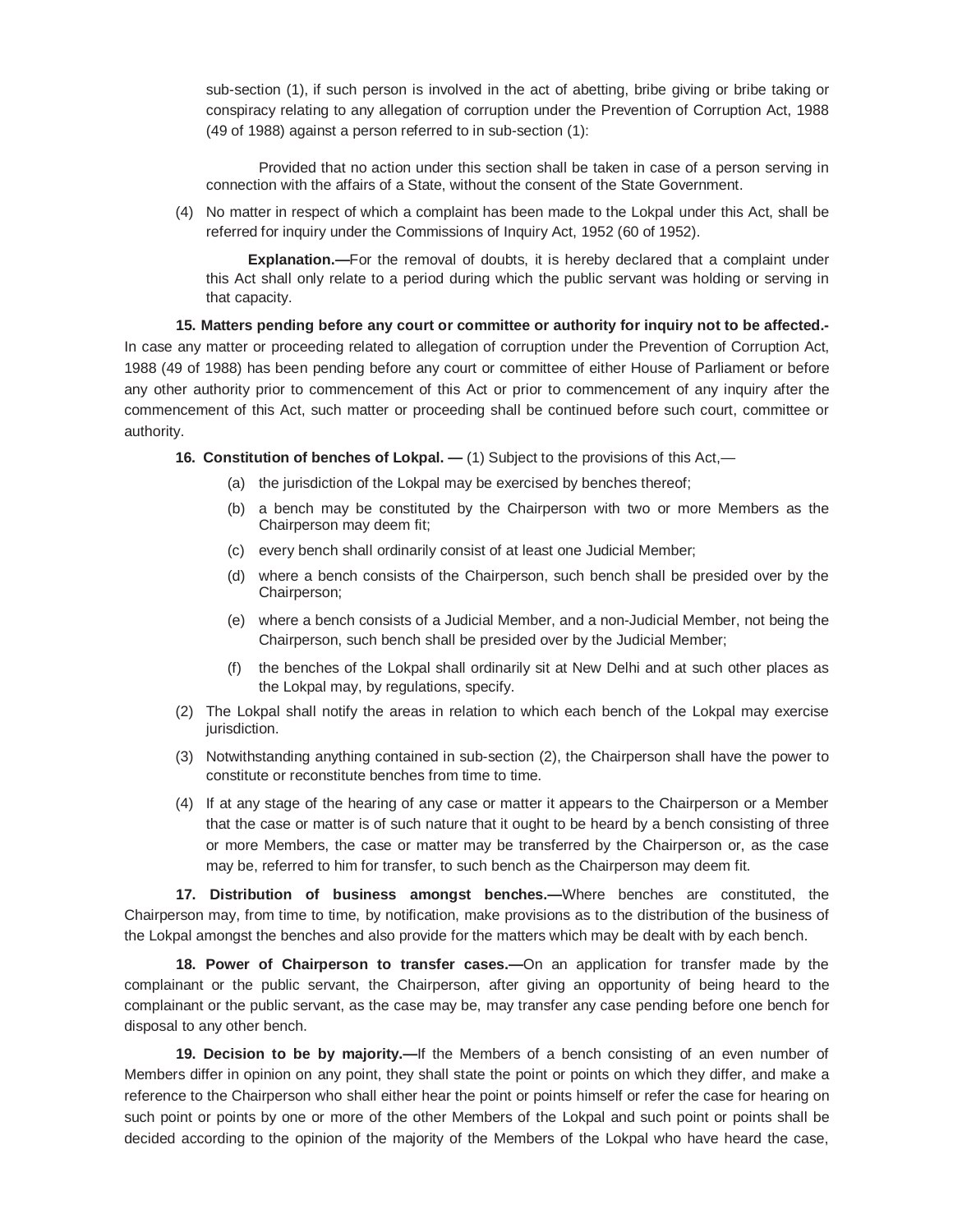including those who first heard it.

#### **CHAPTER VII**

#### **PROCEDURE IN RESPECT OF PRELIMINARY INQUIRY AND INVESTIGATION**

**20. Provisions relating to complaints and preliminary inquiry and investigation.—**(1) The Lokpal on receipt of a complaint, if it decides to proceed further, may order—

- (a) preliminary inquiry against any public servant by its Inquiry Wing or any agency (including the Delhi Special Police Establishment) to ascertain whether there exists a *prima facie* case for proceeding in the matter; or
- (b) investigation by any agency (including the Delhi Special Police Establishment) when there exists a prima facie case:

Provided that the Lokpal shall if it has decided to proceed with the preliminary inquiry, by a general or special order, refer the complaints or a category of complaints or a complaint received by it in respect of public servants belonging to Group A or Group B or Group C or Group D to the Central Vigilance Commission constituted under sub-section (1) of section 3 of the Central Vigilance Commission Act, 2003 (45 of 2003);

Provided further that the Central Vigilance Commission in respect of complaints referred to it under the first proviso, after making preliminary inquiry in respect of public servants belonging to Group A and Group B, shall submit its report to the Lokpal in accordance with the provisions contained in sub-sections (2) and (4) and in case of public servants belonging to Group C and Group D, the Commission shall proceed in accordance with the provisions of the Central Vigilance Commission Act, 2003 (45 of 2003) ;

Provided also that before ordering an investigation under clause (b), the Lokpal shall call for the explanation of the public servant so as to determine whether there exists a prima facie case for investigation:

Provided also that the seeking of explanation from the public servant before an investigation shall not interfere with the search and seizure, if any, required to be undertaken by any agency (including the Delhi Special Police Establishment) under this Act.

(2) During the preliminary inquiry referred to in sub-section (1), the Inquiry Wing or any agency (including the Delhi Special Police Establishment) shall conduct a preliminary inquiry and on the basis of material, information and documents collected seek the comments on the allegations made in the complaint from the public servant and the competent authority and after obtaining the comments of the concerned public servant and the competent authority, submit, within sixty days from the date of receipt of the reference, a report to the Lokpal.

(3) A bench consisting of not less than three Members of the Lokpal shall consider every report received under sub-section (2) from the Inquiry Wing or any agency (including the Delhi Special Police Establishment), and after giving an opportunity of being heard to the public servant, decide whether there exists a prima facie case, and proceed with one or more of the following actions, namely:—

- (a) investigation by any agency or the Delhi Special Police Establishment, as the case may be;
- (b) initiation of the departmental proceedings or any other appropriate action against the concerned public servants by the competent authority;
- (c) closure of the proceedings against the public servant and to proceed against the complainant under section 46.

(4) Every preliminary inquiry referred to in sub-section (1) shall ordinarily be completed within a period of ninety days and for reasons to be recorded in writing, within a further period of ninety days from the date of receipt of the complaint.

(5) In case the Lokpal decides to proceed to investigate into the complaint, it shall direct any agency (including the Delhi Special Police Establishment) to carry out the investigation as expeditiously as possible and complete the investigation within a period of six months from the date of its order:

Provided that the Lokpal may extend the said period by a further period not exceeding of six months at a time for the reasons to be recorded in writing.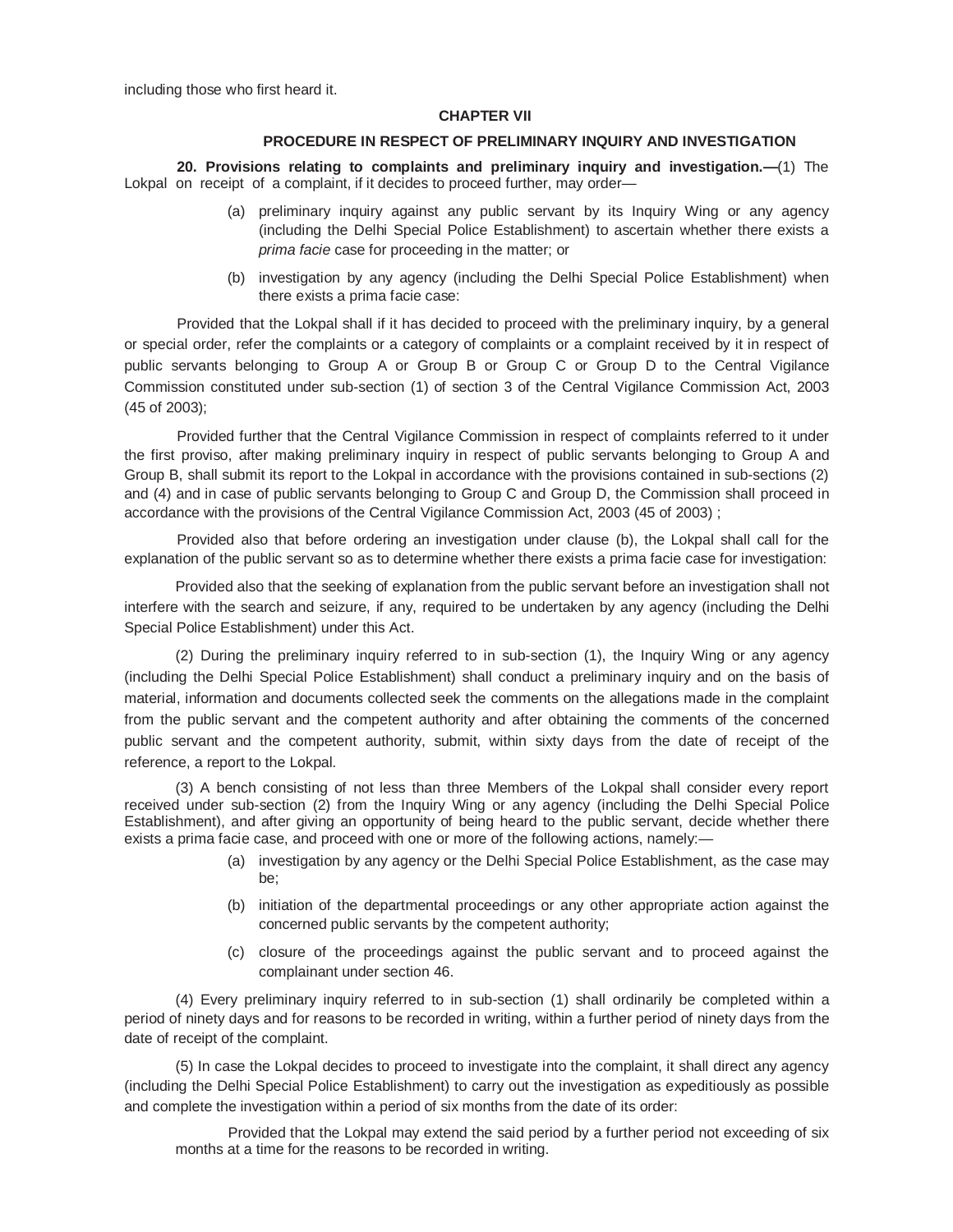(6) Notwithstanding anything contained in section 173 of the Code of Criminal Procedure, 1973, (2 of 1974) any agency (including the Delhi Special Police Establishment) shall, in respect of cases referred to it by the Lokpal, submit the investigation report under that section to the court having jurisdiction and forward a copy thereof to the Lokpal.

(7) A bench consisting of not less than three Members of the Lokpal shall consider every report received by it under sub-section (6) from any agency (including the Delhi Special Police Establishment) and after obtaining the comments of the competent authority and the public servant may—

- (a) grant sanction to its Prosecution Wing or investigating agency to file chargesheet or direct the closure of report before the Special Court against the public servant;
- (b) direct the competent authority to initiate the departmental proceedings or any other appropriate action against the concerned public servant.

(8) The Lokpal may, after taking a decision under sub-section (7) on the filing of the charge-sheet, direct its Prosecution Wing or any investigating agency (including the Delhi Special Police Establishment) to initiate prosecution in the Special Court in respect of the cases investigated by the agency.

(9) The Lokpal may, during the preliminary inquiry or the investigation, as the case may be, pass appropriate orders for the safe custody of the documents relevant to the preliminary inquiry or, as the case may be, investigation as it deems fit.

(10) The website of the Lokpal shall, from time to time and in such manner as may be specified by regulations, display to the public, the status of number of complaints pending before it or disposed of by it.

(11) The Lokpal may retain the original records and evidences which are likely to be required in the process of preliminary inquiry or investigation or conduct of a case by it or by the Special Court.

(12) Save as otherwise provided, the manner and procedure of conducting a preliminary inquiry or investigation (including such material and documents to be made available to the public servant) under this Act, shall be such as may be specified by regulations.

**21. Persons likely to be prejudicially affected to be heard.—**If, at any stage of the proceeding, the Lokpal—

- (a) considers it necessary to inquire into the conduct of any person other than the accused; or
- (b) is of opinion that the reputation of any person other than an accused is likely to be prejudicially affected by the preliminary inquiry, the Lokpal shall give to that person a reasonable opportunity of being heard in the preliminary inquiry and to produce evidence in his defence, consistent with the principles of natural justice.

**22. Lokpal may require any public servant or any other person to furnish information, etc.—** Subject to the provisions of this Act, for the purpose of any preliminary inquiry or investigation, the Lokpal or the investigating agency, as the case may be, may require any public servant or any other person who, in its opinion, is able to furnish information or produce documents relevant to such preliminary inquiry or investigation, to furnish any such information or produce any such document.

**23. Power of Lokpal to grant sanction for initiating prosecution.—** (1) Notwithstanding anything contained in section 197 of the Code of Criminal Procedure, 1973 (2 of 1974) or section 6A of the Delhi Special Police Establishment Act, 1946 (25 of 1946) or section 19 of the Prevention of Corruption Act, 1988, (49 of 1988) the Lokpal shall have the power to grant sanction for prosecution under clause (a) of subsection (7) of section 20.

(2) No prosecution under sub-section (1) shall be initiated against any public servant accused of any offence alleged to have been committed by him while acting or purporting to act in the discharge of his official duty and no court shall take cognizance of such offence except with the previous sanction of the Lokpal.

(3) Nothing contained in sub-sections (1) and (2) shall apply in respect of the persons holding office in pursuance of the provisions of the Constitution and in respect of which a procedure for removal of such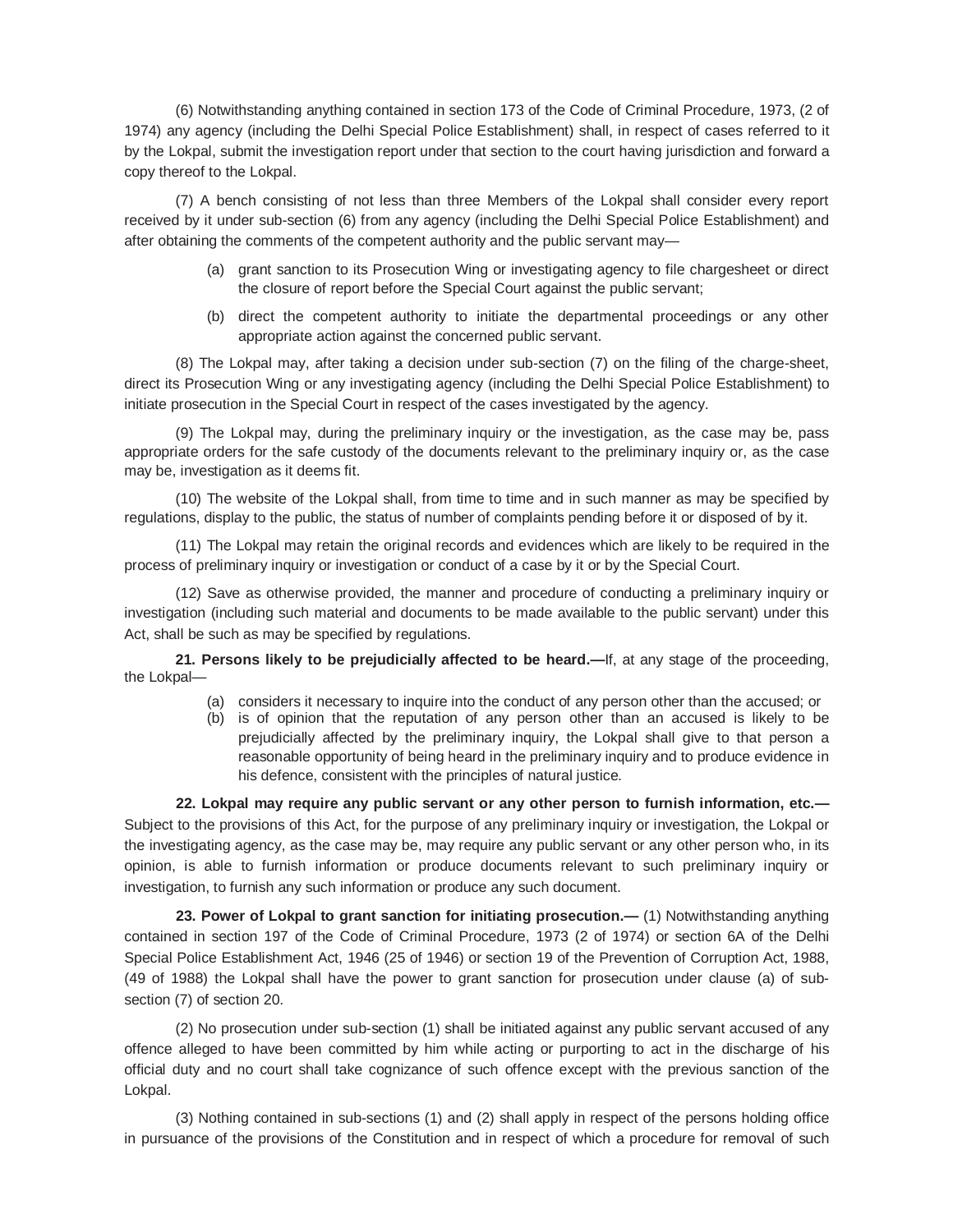person has been specified therein.

(4) The provisions contained in sub-sections (1), (2) and (3) shall be without prejudice to the generality of the provisions contained in article 311 and sub-clause (c) of clause (3) of article 320 of the Constitution.

**24. Action on investigation against public servant being Prime Minister, Ministers or Members of Parliament.—**Where, after the conclusion of the investigation, the findings of the Lokpal disclose the commission of an offence under the Prevention of Corruption Act, 1988 (49 of 1988) by a public servant referred to in clause (a) or clause (b) or clause (c) of sub-section (1) of section 14, the Lokpal may file a case in the Special Court and shall send a copy of the report together with its findings to the competent authority.

## **CHAPTER VIII**

## **POWERS OF LOKPAL**

**25. Supervisory powers of Lokpal.—** (1) The Lokpal shall, notwithstanding anything contained in section 4 of the Delhi Special Police Establishment Act, 1946 (25 of 1946) and section 8 of the Central Vigilance Commission Act, 2003, (45 of 2003) have the powers of superintendence over and to give direction to the Delhi Special Police Establishment in respect of the matters referred by the Lokpal for preliminary inquiry or investigation to the Delhi Special Police Establishment under this Act:

Provided that while exercising powers of superintendence or giving direction under this sub-section, the Lokpal shall not exercise powers in such a manner so as to require any agency (including the Delhi Special Police Establishment) to whom the investigation has been given, to investigate and dispose of any case in a particular manner.

(2) The Central Vigilance Commission shall send a statement, at such interval as the Lokpal may direct, to the Lokpal in respect of action taken on complaints referred to it under the second proviso to subsection (1) of section 20 and on receipt of such statement, the Lokpal may issue guidelines for effective and expeditious disposal of such cases.

(3) Any officer of the Delhi Special Police Establishment investigating a case referred to it by the Lokpal, shall not be transferred without the approval of the Lokpal.

(4) The Delhi Special Police Establishment may, with the consent of the Lokpal, appoint a panel of Advocates, other than the Government Advocates, for conducting the cases referred to it by the Lokpal.

(5) The Central Government may from time to time make available such funds as may be required by the Director of the Delhi Special Police Establishment for conducting effective investigation into the matters referred to it by the Lokpal and the Director shall be responsible for the expenditure incurred in conducting such investigation.

**26. Search and seizure.—** (1) If the Lokpal has reason to believe that any document which, in its opinion, shall be useful for, or relevant to, any investigation under this Act, are secreted in any place, it may authorise any agency (including the Delhi Special Police Establishment) to whom the investigation has been given to search for and to seize such documents.

(2) If the Lokpal is satisfied that any document seized under sub-section (1) may be used as evidence for the purpose of any investigation under this Act and that it shall be necessary to retain the document in its custody or in the custody of such officer as may be authorised, it may so retain or direct such authorised officer to retain such document till the completion of such investigation:

Provided that where any document is required to be returned, the Lokpal or the authorised officer may return the same after retaining copies of such document duly authenticated.

**27. Lokpal to have powers of civil court in certain cases.—** (1) Subject to the provisions of this section, for the purpose of any preliminary inquiry, the Inquiry Wing of the Lokpal shall have all the powers of a civil court, under the Code of Civil Procedure, 1908, (5 of 1908) while trying a suit in respect of the following matters, namely:—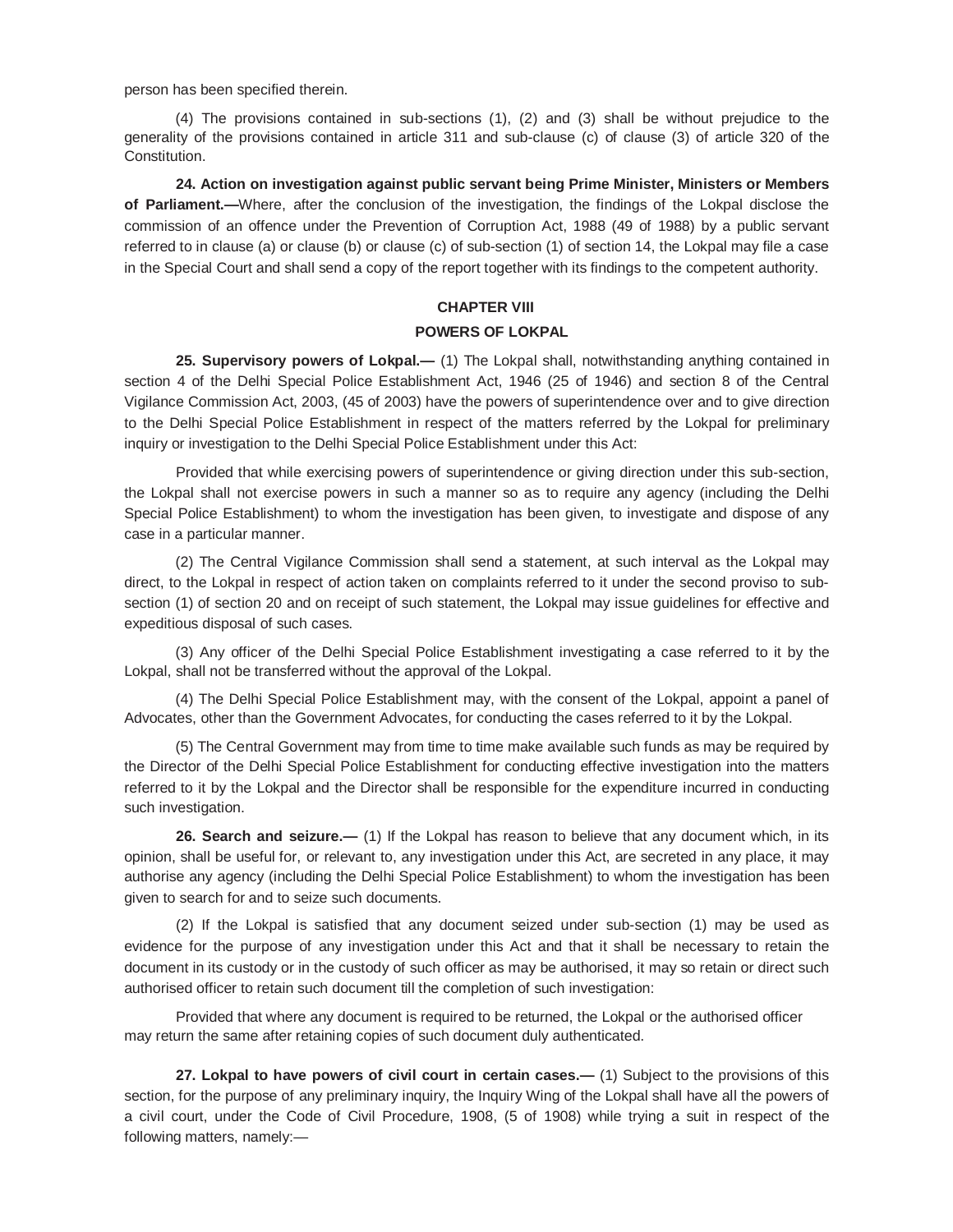- (i) summoning and enforcing the attendance of any person and examining him on oath;
- (ii) requiring the discovery and production of any document;
- (iii) receiving evidence on affidavits;
- (iv) requisitioning any public record or copy thereof from any court or office;
- (v) issuing commissions for the examination of witnesses or documents:

Provided that such commission, in case of a witness, shall be issued only where the witness, in the opinion of the Lokpal, is not in a position to attend the proceeding before the Lokpal; and

(vi) such other matters as may be prescribed.

(2) Any proceeding before the Lokpal shall be deemed to be a judicial proceeding within the meaning of section 193 (45 of 1860) of the Indian Penal Code.

**28. Power of Lokpal to utilise services of officers of Central or State Government.—** (1) The Lokpal may, for the purpose of conducting any preliminary inquiry or investigation, utilise the services of any officer or organisation or investigating agency of the Central Government or any State Government, as the case may be.

(2) For the purpose of preliminary inquiry or investigating into any matter pertaining to such inquiry or investigation, any officer or organisation or agency whose services are utilised under sub-section (1) may, subject to the superintendence and direction of the Lokpal,—

- (a) summon and enforce the attendance of any person and examine him;
- (b) require the discovery and production of any document; and
- (c) requisition any public record or copy thereof from any office.

(3) The officer or organisation or agency whose services are utilised under sub-section (2) shall inquire or, as the case may be, investigate into any matter pertaining to the preliminary inquiry or investigation and submit a report thereon to the Lokpal within such period as may be specified by it in this behalf.

**29. Provisional attachment of assets.—** (1) Where the Lokpal or any officer authorised by it in this behalf, has reason to believe, the reason for such belief to be recorded in writing, on the basis of material in his possession, that—

- (a) any person is in possession of any proceeds of corruption;
- (b) such person is accused of having committed an offence relating to corruption; and
- (c) such proceeds of offence are likely to be concealed, transferred or dealt with in any manner which may result in frustrating any proceedings relating to confiscation of such proceeds of offence, the Lokpal or the authorised officer may, by order in writing, provisionally attach such property for a period not exceeding ninety days from the date of the order, in the manner provided in the Second Schedule to the Income-tax Act, 1961 (43 of 1961) and the Lokpal and the officer shall be deemed to be an officer under sub-rule (e) of rule 1 of that Schedule.

(2) The Lokpal or the officer authorised in this behalf shall, immediately after attachment under subsection (1), forward a copy of the order, along with the material in his possession, referred to in that subsection, to the Special Court, in a sealed envelope, in the manner as may be prescribed and such Court may extend the order of attachment and keep such material for such period as the Court may deem fit.

(3) Every order of attachment made under sub-section (1) shall cease to have effect after the expiry of the period specified in that sub-section or after the expiry of the period as directed by the Special Court under sub-section (2).

(4) Nothing in this section shall prevent the person interested in the enjoyment of the immovable property attached under sub-section (1) or sub-section (2), from such enjoyment.

**Explanation.—**For the purposes of this sub-section, "person interested", in relation to any immovable property, includes all persons claiming or entitled to claim any interest in the property.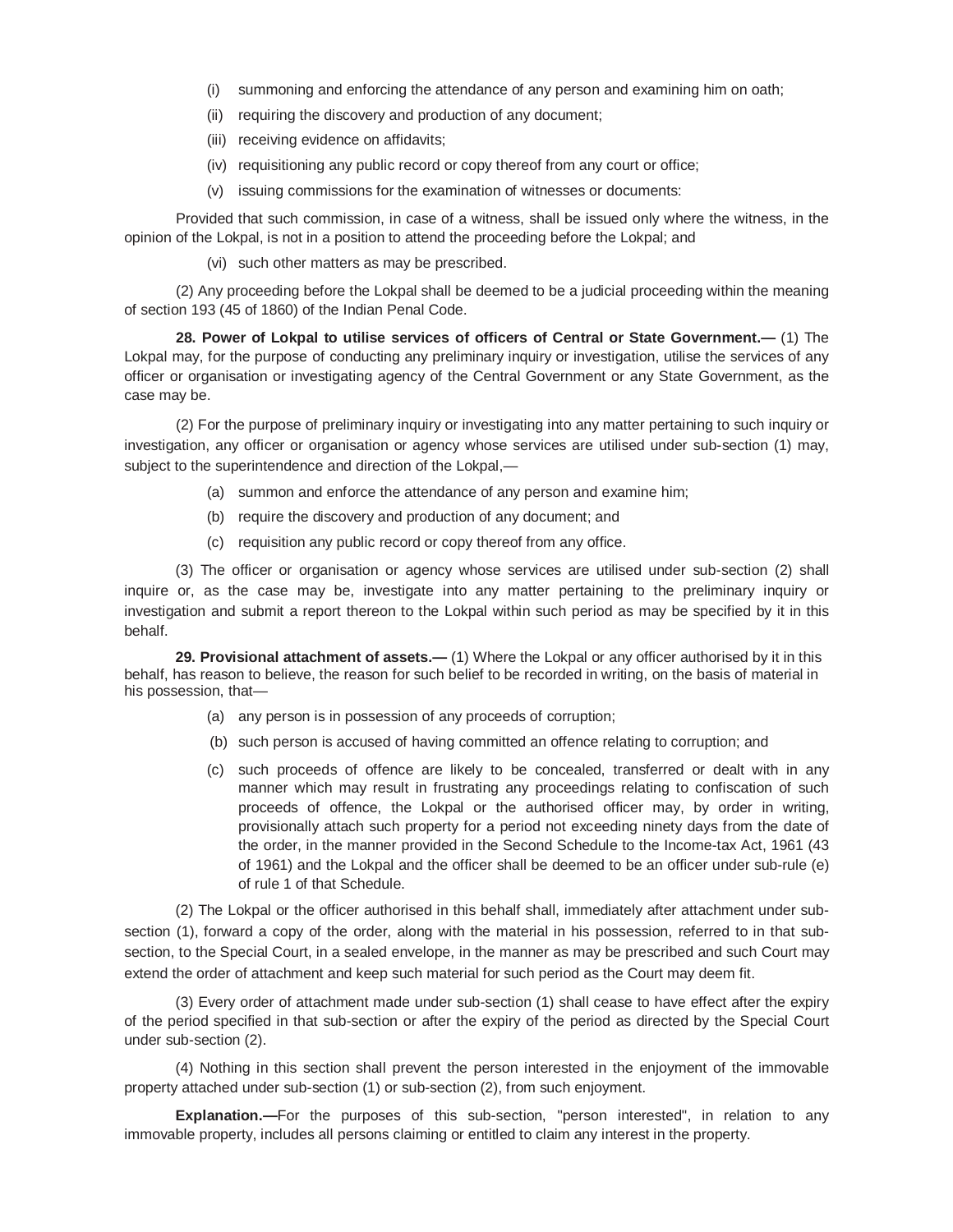**30. Confirmation of attachment of assets.** — (1) The Lokpal, when it provisionally attaches any property under sub-section (1) of section 29 shall, within a period of thirty days of such attachment, direct its Prosecution Wing to file an application stating the facts of such attachment before the Special Court and make a prayer for confirmation of attachment of the property till completion of the proceedings against the public servant in the Special Court.

(2) The Special Court may, if it is of the opinion that the property provisionally attached had been acquired through corrupt means, make an order for confirmation of attachment of such property till the completion of the proceedings against the public servant in the Special Court.

(3) If the public servant is subsequently acquitted of the charges framed against him, the property, subject to the orders of the Special Court, shall be restored to the concerned public servant along with benefits from such property as might have accrued during the period of attachment.

(4) If the public servant is subsequently convicted of the charges of corruption, the proceeds relatable to the offence under the Prevention of Corruption Act, 1988 (49 of 1988) shall be confiscated and vest in the Central Government free from any encumbrance or leasehold interest excluding any debt due to any bank or financial institution.

**Explanation.—**For the purposes of this sub-section, the expressions "bank", "debt" and "financial institution" shall have the meanings respectively assigned to them in clauses (d), (g) and (h) of section 2 of the Recovery of Debts Due to Banks and Financial Institutions Act, 1993 (51 of 1993).

**31. Confiscation of assets, proceeds, receipts and benefits arisen or procured by means of corruption in special circumstances. —**(1) Without prejudice to the provisions of sections 29 and 30, where the Special Court, on the basis of prima facie evidence, has reason to believe or is satisfied that the assets, proceeds, receipts and benefits, by whatever name called, have arisen or procured by means of corruption by the public servant, it may authorise the confiscation of such assets, proceeds, receipts and benefits till his acquittal.

(2) Where an order of confiscation made under sub-section (1) is modified or annulled by the High Court or where the public servant is acquitted by the Special Court, the assets, proceeds, receipts and benefits, confiscated under sub-section (1) shall be returned to such public servant, and in case it is not possible for any reason to return the assets, proceeds, receipts and benefits, such public servant shall be paid the price thereof including the money so confiscated with interest at the rate of five percent per annum thereon calculated from the date of confiscation.

**32. Power of Lokpal to recommend transfer or suspension of public servant connected with allegation of corruption. —** (1) Where the Lokpal, while making a preliminary inquiry into allegations of corruption, is prima facie satisfied, on the basis of evidence available,—

- (i) that the continuance of the public servant referred to in clause (d) or clause (e) or clause (f) of sub-section (1) of section 14 in his post while conducting the preliminary inquiry is likely to affect such preliminary inquiry adversely; or
- (ii) such public servant is likely to destroy or in any way tamper with the evidence or influence witnesses, then, the Lokpal may recommend to the Central Government for transfer or suspension of such public servant from the post held by him till such period as may be specified in the order.

(2) The Central Government shall ordinarily accept the recommendation of the Lokpal made under sub-section (1), except for the reasons to be recorded in writing in a case where it is not feasible to do so for administrative reasons.

**33. Power of Lokpal to give directions to prevent destruction of records during preliminary inquiry.—**The Lokpal may, in the discharge of its functions under this Act, issue appropriate directions to a public servant entrusted with the preparation or custody of any document or record—

- (a) to protect such document or record from destruction or damage; or
- (b) to prevent the public servant from altering or secreting such document or record; or
- (c) to prevent the public servant from transferring or alienating any assets allegedly acquired by him through corrupt means.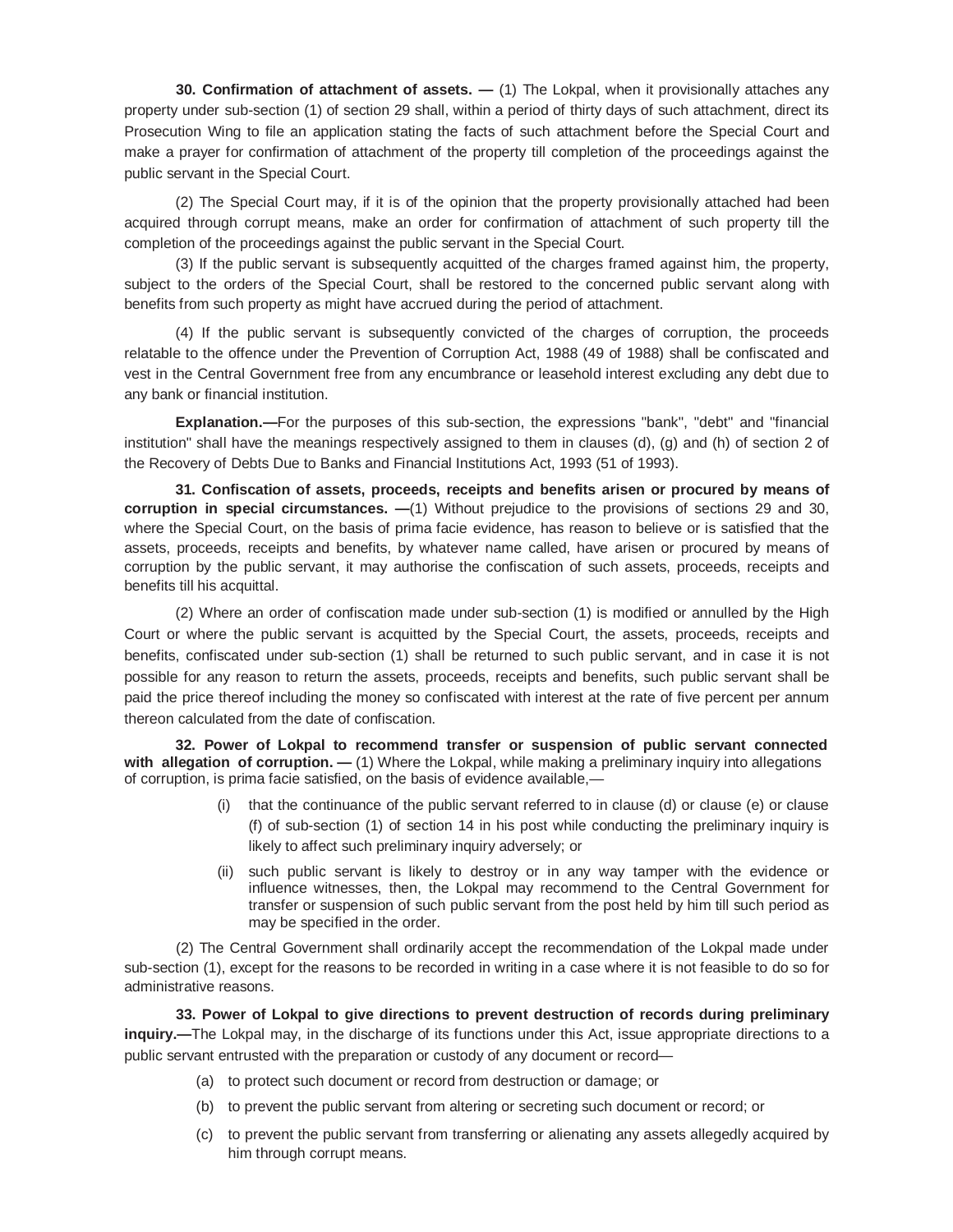**34. Power to delegate.—**The Lokpal may, by general or special order in writing and subject to such conditions and limitations as may be specified therein, direct that any administrative or financial power conferred on it may also be exercised or discharged by such of its Members or officers or employees as may be specified in the order.

#### **CHAPTER IX**

#### **SPECIAL COURTS**

**35. Special Courts to be constituted by Central Government. —** (1) The Central Government shall constitute such number of Special Courts, as recommended by the Lokpal, to hear and decide the cases arising out of the Prevention of Corruption Act, 1988 (49 of 1988) or under this Act.

(2) The Special Courts constituted under sub-section (1) shall ensure completion of each trial within a period of one year from the date of filing of the case in the Court:

Provided that in case the trial cannot be completed within a period of one year, the Special Court shall record reasons therefor and complete the trial within a further period of not more than three months or such further periods not exceeding three months each, for reasons to be recorded in writing before the end of each such three months period, but not exceeding a total period of two years.

**36. Letter of request to a contracting State in certain cases.—** (1) Notwithstanding anything contained in this Act or the Code of Criminal Procedure, 1973 (2 of 1974) if, in the course of an preliminary inquiry or investigation into an offence or other proceeding under this Act, an application is made to a Special Court by an officer of the Lokpal authorised in this behalf that any evidence is required in connection with the preliminary inquiry or investigation into an offence or proceeding under this Act and he is of the opinion that such evidence may be available in any place in a contracting State and the Special Court, on being satisfied that such evidence is required in connection with the preliminary inquiry or investigation into an offence or proceeding under this Act, may issue a letter of request to a court or an authority in the contracting State competent to deal with such request to—

- (i) examine the facts and circumstances of the case;
- (ii) take such steps as the Special Court may specify in such letter of request; and
- (iii) forward all the evidence so taken or collected to the Special Court issuing such letter of request.

(2) The letter of request shall be transmitted in such manner as the Central Government may prescribe in this behalf.

(3) Every statement recorded or document or thing received under sub-section (1) shall be deemed to be evidence collected during the course of the preliminary inquiry or investigation.

### **CHAPTER X**

### **COMPLAINTS AGAINST CHAIRPERSON, MEMBERS AND OFFICIALS OF LOKPAL**

**37. Removal and suspension of Chairperson and Members of Lokpal.—**(1) The Lokpal shall not inquire into any complaint made against the Chairperson or any Member.

(2) Subject to the provisions of sub-section (4), the Chairperson or any Member shall be removed from his office by order of the President on grounds of misbehaviour after the Supreme Court, on a reference being made to it by the President on a petition signed by at least one hundred Members of Parliament has, on an inquiry held in accordance with the procedure prescribed in that behalf, reported that the Chairperson or such Member, as the case may be, ought to be removed on such ground.

(3) The President may suspend from office the Chairperson or any Member in respect of whom a reference has been made to the Supreme Court under sub-section (2), on receipt of the recommendation or interim order made by the Supreme Court in this regard until the President has passed orders on receipt of the final report of the Supreme Court on such reference.

(4) Notwithstanding anything contained in sub-section (2), the President may, by order, remove from the office, the Chairperson or any Member if the Chairperson or such Member, as the case may be,—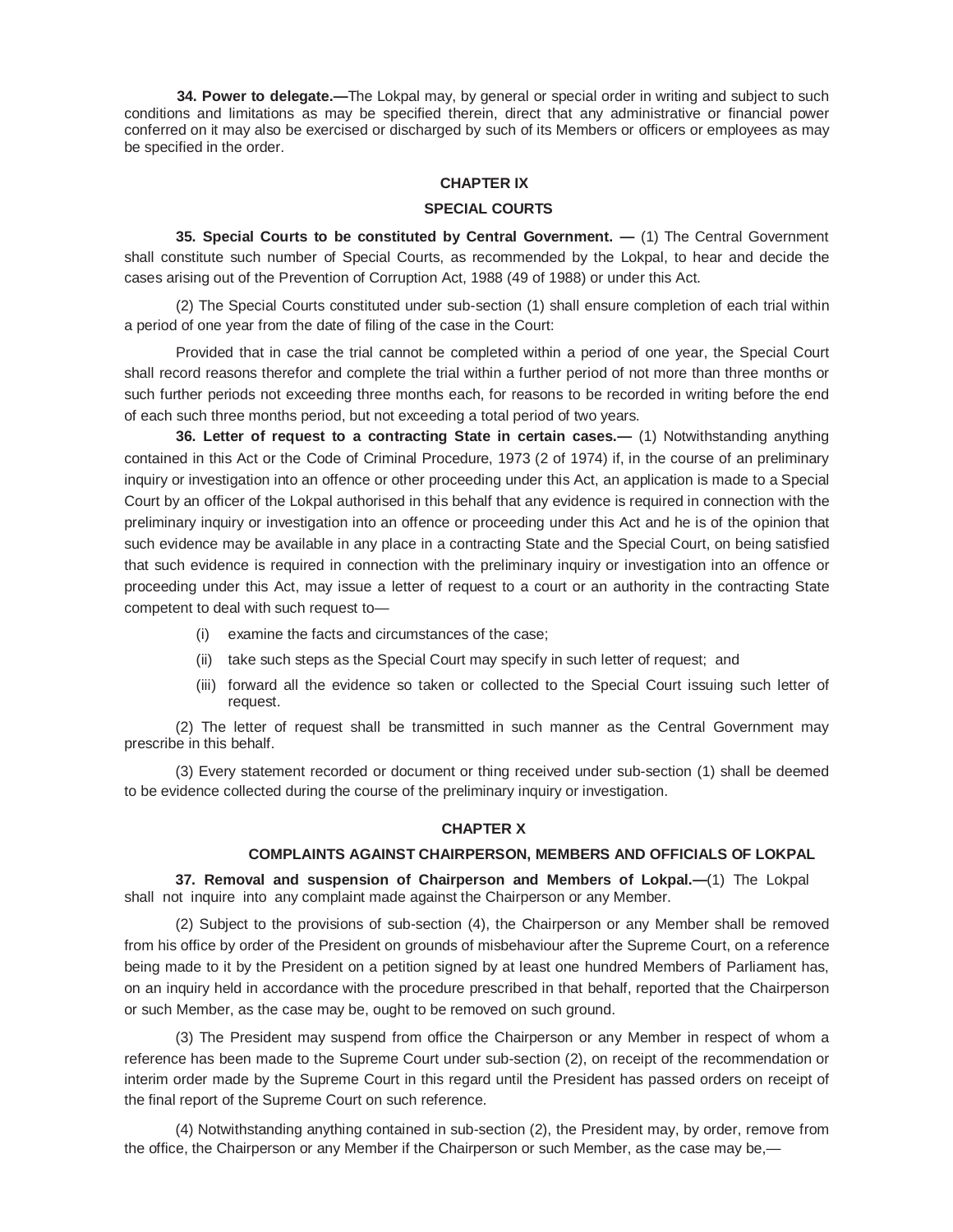- (a) is adjudged an insolvent; or
- (b) engages, during his term of office, in any paid employment outside the duties of his office; or
- (c) is, in the opinion of the President, unfit to continue in office by reason of infirmity of mind or body.

(5) If the Chairperson or any Member is, or becomes, in any way concerned or interested in any contract or agreement made by or on behalf of the Government of India or the Government of a State or participates in any way in the profit thereof or in any benefit or emolument arising therefrom otherwise than as a member and in common with the other members of an incorporated company, he shall, for the purposes of sub-section (2), be deemed to be guilty of misbehaviour.

**38. Complaints against officials of Lokpal. —**(1) Every complaint of allegation or wrongdoing made against any officer or employee or agency (including the Delhi Special Police Establishment), under or associated with the Lokpal for an offence punishable under the Prevention of Corruption Act, 1988 (49 of 1988) shall be dealt with in accordance with the provisions of this section.

(2) The Lokpal shall complete the inquiry into the complaint or allegation made within a period of thirty days from the date of its receipt.

(3) While making an inquiry into the complaint against any officer or employee of the Lokpal or agency engaged or associated with the Lokpal, if it is *prima facie* satisfied on the basis of evidence available, that—

- (a) continuance of such officer or employee of the Lokpal or agency engaged or associated in his post while conducting the inquiry is likely to affect such inquiry adversely; or
- (b) an officer or employee of the Lokpal or agency engaged or associated is likely to destroy or in any way tamper with the evidence or influence witnesses, then, the Lokpal may, by order, suspend such officer or employee of the Lokpal or divest such agency engaged or associated with the Lokpal of all powers and responsibilities hereto before exercised by it .

(4) On the completion of the inquiry, if the Lokpal is satisfied that there is *prima facie* evidence of the commission of an offence under the Prevention of Corruption Act, 1988 (49 of 1988) or of any wrongdoing, it shall, within a period of fifteen days of the completion of such inquiry, order to prosecute such officer or employee of the Lokpal or such officer, employee, agency engaged or associated with the Lokpal and initiate disciplinary proceedings against the official concerned:

Provided that no such order shall be passed without giving such officer or employee of the Lokpal, such officer, employee, agency engaged or associated, a reasonable opportunity of being heard.

## **CHAPTER XI**

### **ASSESSMENT OF LOSS AND RECOVERY THEREOF BY SPECIAL COURT**

**39. Assessment of loss and recovery thereof by Special Court.** —If any public servant is convicted of an offence under the Prevention of Corruption Act, 1988 (49 of 1988) by the Special Court, notwithstanding and without prejudice to any law for the time being in force, it may make an assessment of loss, if any, caused to the public exchequer on account of the actions or decisions of such public servant not taken in good faith and for which he stands convicted, and may order recovery of such loss, if possible or quantifiable, from such public servant so convicted:

Provided that if the Special Court, for reasons to be recorded in writing, comes to the conclusion that the loss caused was pursuant to a conspiracy with the beneficiary or beneficiaries of actions or decisions of the public servant so convicted, then such loss may, if assessed and quantifiable under this section, also be recovered from such beneficiary or beneficiaries proportionately.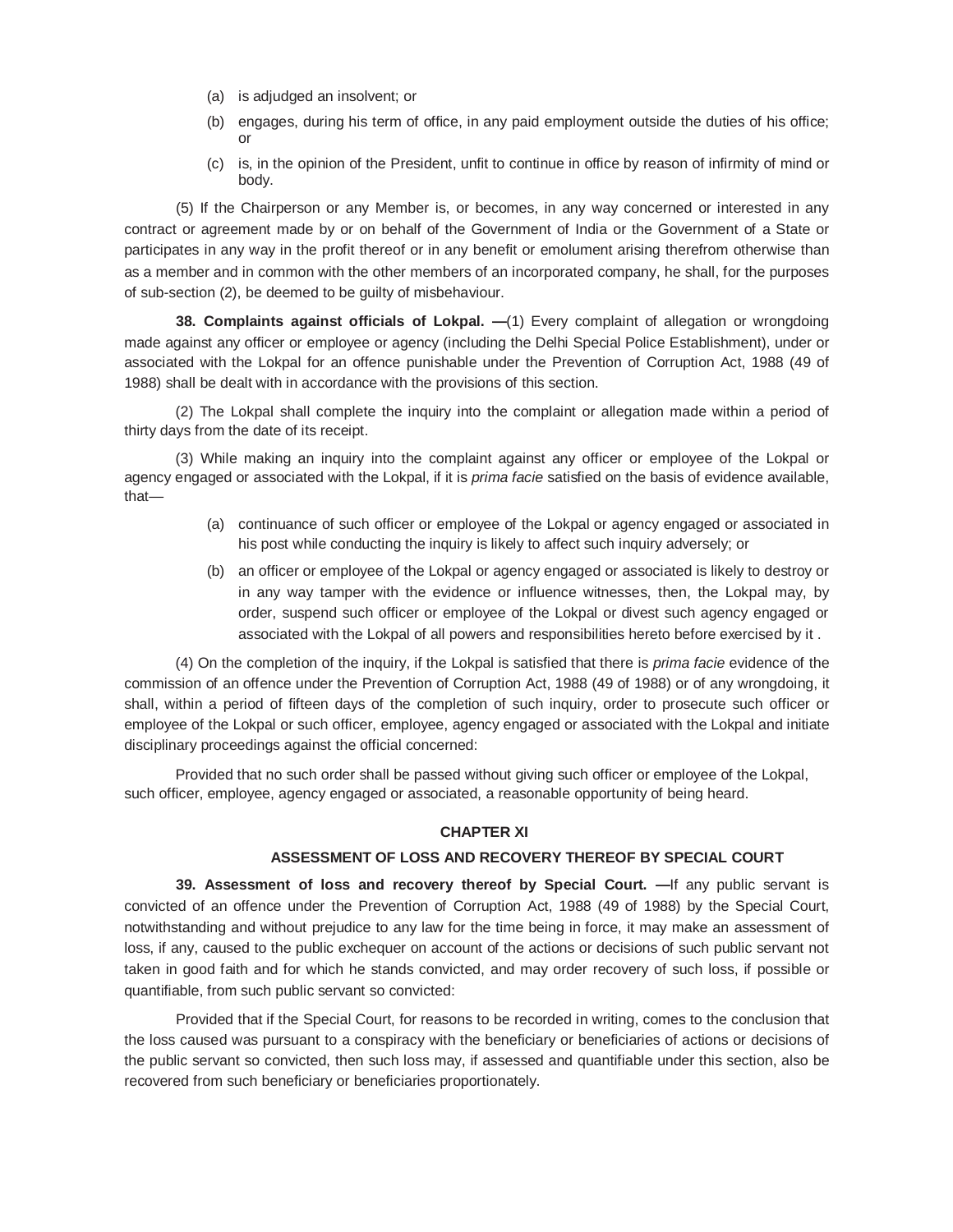#### **CHAPTER XII**

#### **FINANCE, ACCOUNTS AND AUDIT**

**40. Budget. —**The Lokpal shall prepare, in such form and at such time in each financial year as may be prescribed, its budget for the next financial year, showing the estimated receipts and expenditure of the Lokpal and forward the same to the Central Government for information.

**41. Grants by Central Government. —**The Central Government may, after due appropriation made by Parliament by law in this behalf, make to the Lokpal grants of such sums of money as are required to be paid for the salaries and allowances payable to the Chairperson and Members and the administrative expenses, including the salaries and allowances and pension payable to or in respect of officers and other employees of the Lokpal.

**42. Annual statement of accounts. —** (1) The Lokpal shall maintain proper accounts and other relevant records and prepare an annual statement of accounts in such form as may be prescribed by the Central Government in consultation with the Comptroller and Auditor-General of India.

(2) The accounts of the Lokpal shall be audited by the Comptroller and Auditor-General of India at such intervals as may be specified by him.

(3) The Comptroller and Auditor-General of India or any person appointed by him in connection with the audit of the accounts of the Lokpal under this Act shall have the same rights, privileges and authority in connection with such audit, as the Comptroller and Auditor-General of India generally has, in connection with the audit of the Government accounts and, in particular, shall have the right to demand the production of books, accounts, connected vouchers and other documents and papers and to inspect any of the offices of the Lokpal.

(4) The accounts of the Lokpal, as certified by the Comptroller and Auditor-General of India or any other person appointed by him in this behalf, together with the audit report thereon, shall be forwarded annually to the Central Government and the Central Government shall cause the same to be laid before each House of Parliament.

**43. Furnishing of returns, etc., to Central Government. —**The Lokpal shall furnish to the Central Government, at such time and in such form and manner as may be prescribed or as the Central Government may request, such returns and statements and such particulars in regard to any matter under the jurisdiction of the Lokpal, as the Central Government may, from time to time, require.

### **CHAPTER XIII**

#### **DECLARATION OF ASSETS**

**44. Declaration of assets. —** (1) Every public servant shall make a declaration of his assets and liabilities in the manner as provided by or under this Act.

(2) A public servant shall, within a period of thirty days from the date on which he makes and subscribes an oath or affirmation to enter upon his office, furnish to the competent authority the information relating to—

- (a) the assets of which he, his spouse and his dependent children are, jointly or severally, owners or beneficiaries;
- (b) his liabilities and that of his spouse and his dependent children.

(3) A public servant holding his office as such, at the time of the commencement of this Act, shall furnish information relating to such assets and liabilities, as referred to in sub-section (2), to the competent authority within thirty days of the coming into force of this Act.

(4) Every public servant shall file with the competent authority, on or before the 31st July of every year, an annual return of such assets and liabilities, as referred to in sub-section (2), as on the 31st March of that year.

(5) The information under sub-section (2) or sub-section (3) and annual return under sub-section (4) shall be furnished to the competent authority in such form and in such manner as may be prescribed.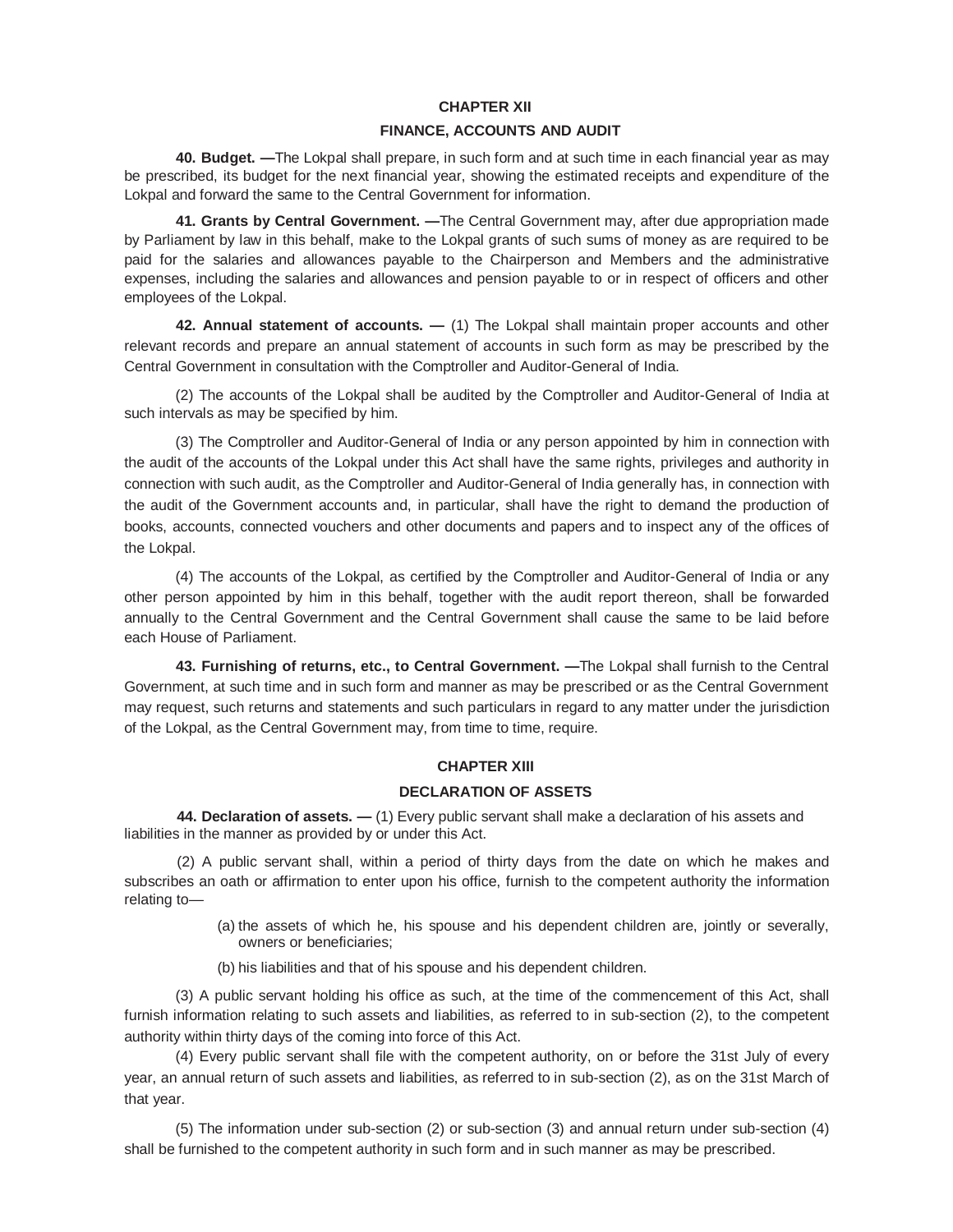(6) The competent authority in respect of each Ministry or Department shall ensure that all such statements are published on the website of such Ministry or Department by 31st August of that year.

**Explanation.—**For the purposes of this section, "dependent children" means sons and daughters who have no separate means of earning and are wholly dependent on the public servant for their livelihood.

**45. Presumption as to acquisition of assets by corrupt means in certain cases.—**If any public servant wilfully or for reasons which are not justifiable, fails to—

- (a) to declare his assets; or
- (b) gives misleading information in respect of such assets and is found to be in possession of assets not disclosed or in respect of which misleading information was furnished, then, such assets shall, unless otherwise proved, be presumed to belong to the public servant and shall be presumed to be assets acquired by corrupt means:

Provided that the competent authority may condone or exempt the public servant from furnishing information in respect of assets not exceeding such minimum value as may be prescribed.

## **CHAPTER XIV**

#### **OFFENCES AND PENALTIES**

**46. Prosecution for false complaint and payment of compensation, etc., to public servant.-**(1) Notwithstanding anything contained in this Act, whoever makes any false and frivolous or vexatious complaint under this Act shall, on conviction, be punished with imprisonment for a term which may extend to one year and with fine which may extend to one lakh rupees.

(2) No Court, except a Special Court, shall take cognizance of an offence under subsection (1).

(3) No Special Court shall take cognizance of an offence under sub-section (1) except on a complaint made by a person against whom the false, frivolous or vexatious complaint was made or by an officer authorised by the Lokpal.

(4) The prosecution in relation to an offence under sub-section (1) shall be conducted by the public prosecutor and all expenses connected with such prosecution shall be borne by the Central Government.

(5) In case of conviction of a person [being an individual or society or association of persons or trust (whether registered or not)], for having made a false complaint under this Act, such person shall be liable to pay compensation to the public servant against whom he made the false complaint in addition to the legal expenses for contesting the case by such public servant, as the Special Court may determine.

(6) Nothing contained in this section shall apply in case of complaints made in good faith.

**Explanation.—**For the purpose of this sub-section, the expression ''good faith'' means any act believed or done by a person in good faith with due care, caution and sense of responsibility or by mistake of fact believing himself justified by law under section 79 of the Indian Penal Code. (45 of 1860)

**47. False complaint made by society or association of persons or trust.—** (1) Where any offence under sub-section (1) of section 46 has been committed by any society or association of persons or trust (whether registered or not), every person who, at the time the offence was committed, was directly in charge of, and was responsible to, the society or association of persons or trust, for the conduct of the business or affairs or activities of the society or association of persons or trust as well as such society or association of persons or trust shall be deemed to be guilty of the offence and shall be liable to be proceeded against and punished accordingly:

Provided that nothing contained in this sub-section shall render any such person liable to any punishment provided in this Act, if he proves that the offence was committed without his knowledge or that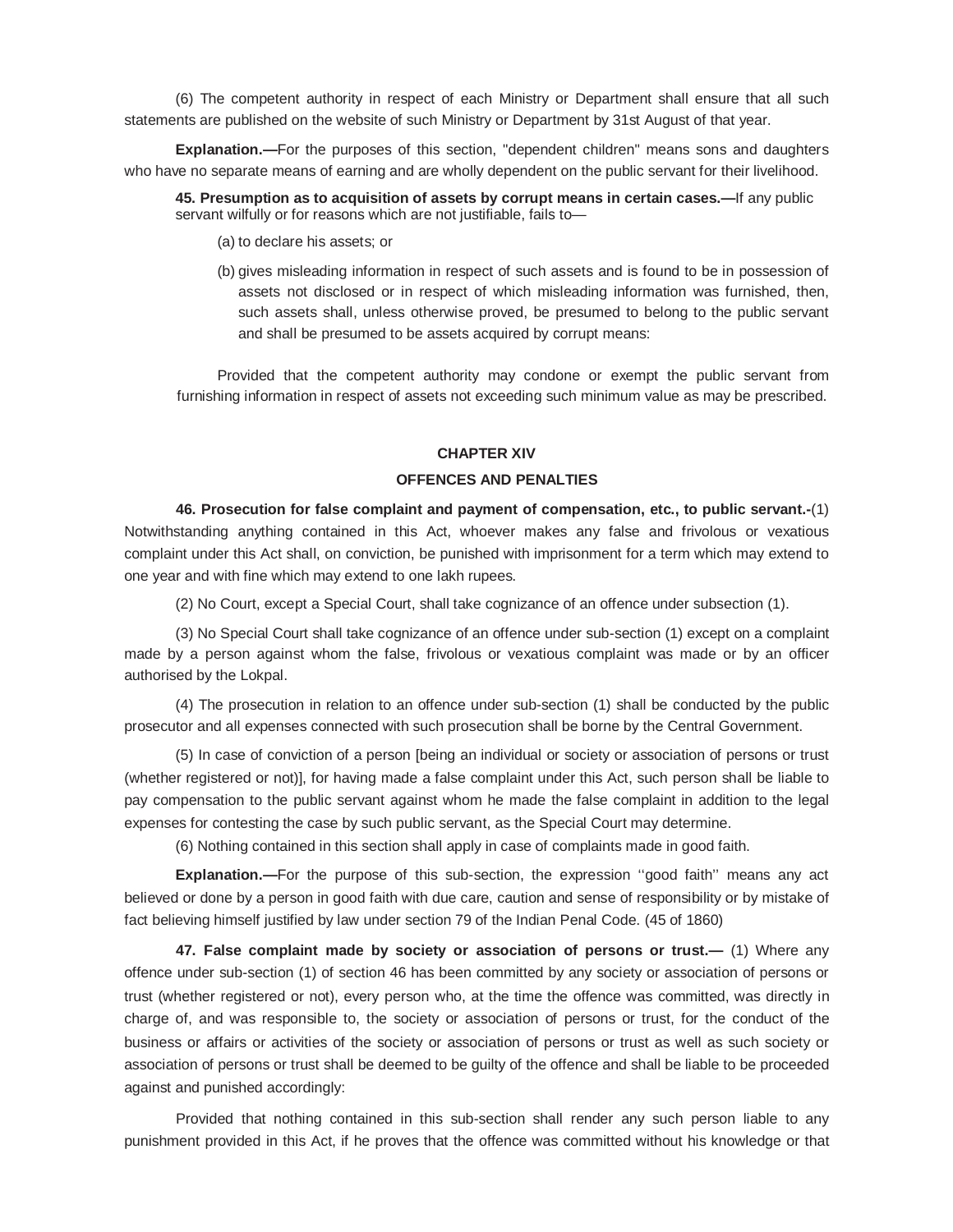he had exercised all due diligence to prevent the commission of such offence.

(2) Notwithstanding anything contained in sub-section (1), where an offence under this Act has been committed by a society or association of persons or trust (whether registered or not) and it is proved that the offence has been committed with the consent or connivance of, or is attributable to any neglect on the part of, any director, manager, secretary or other officer of such society or association of persons or trust, such director, manager, secretary or other officer shall also be deemed to be guilty of that offence and shall be liable to be proceeded against and punished accordingly.

## **CHAPTER XV MISCELLANEOUS**

**48. Reports of Lokpal. —** It shall be the duty of the Lokpal to present annually to the President a report on the work done by the Lokpal and on receipt of such report the President shall cause a copy thereof together with a memorandum explaining, in respect of the cases, if any, where the advice of the Lokpal was not accepted, the reason for such non-acceptance to be laid before each House of Parliament.

**49. Lokpal to function as appellate authority for appeals arising out of any other law for the time being in force. —**The Lokpal shall function as the final appellate authority in respect of appeals arising out of any other law for the time being in force providing for delivery of public services and redressal of public grievances by any public authority in cases where the decision contains findings of corruption under the Prevention of Corruption Act, 1988 (49 of 1988).

**50. Protection of action taken in good faith by any public servant. —**No suit, prosecution or other legal proceedings under this Act shall lie against any public servant, in respect of anything which is done in good faith or intended to be done in the discharge of his official functions or in exercise of his powers.

**51. Protection of action taken in good faith by others. —**No suit, prosecution or other legal proceedings shall lie against the Lokpal or against any officer, employee, agency or any person, in respect of anything which is done in good faith or intended to be done under this Act or the rules or the regulations made thereunder.

**52. Members, officers and employees of Lokpal to be public servants. —**The Chairperson, Members, officers and other employees of the Lokpal shall be deemed, when acting or purporting to act in pursuance of any of the provisions of this Act, to be public servants within the meaning of section 21 of the Indian Penal Code (45 of 1860).

**53. Limitation to apply in certain cases. —**The Lokpal shall not inquire or investigate into any complaint, if the complaint is made after the expiry of a period of seven years from the date on which the offence mentioned in such complaint is alleged to have been committed.

**54. Bar of Jurisdiction. —**No civil court shall have jurisdiction in respect of any matter which the Lokpal is empowered by or under this Act to determine.

**55. Legal assistance. —**The Lokpal shall provide to every person against whom a complaint has been made, before it, under this Act, legal assistance to defend his case before the Lokpal, if such assistance is requested for.

**56. Act to have overriding effect. —**The provisions of this Act shall have effect notwithstanding anything inconsistent therewith contained in any enactment other than this Act or in any instrument having effect by virtue of any enactment other than this Act.

**57. Provisions of this Act to be in addition of other laws. —**The provisions of this Act shall be in addition to, and not in derogation of, any other law for the time being in force.

**58. Amendment of certain enactments. —**The enactments specified in the Schedule shall be amended in the manner specified therein.

**59. Power to make rules. —** (1) The Central Government may, by notification in the Official Gazette,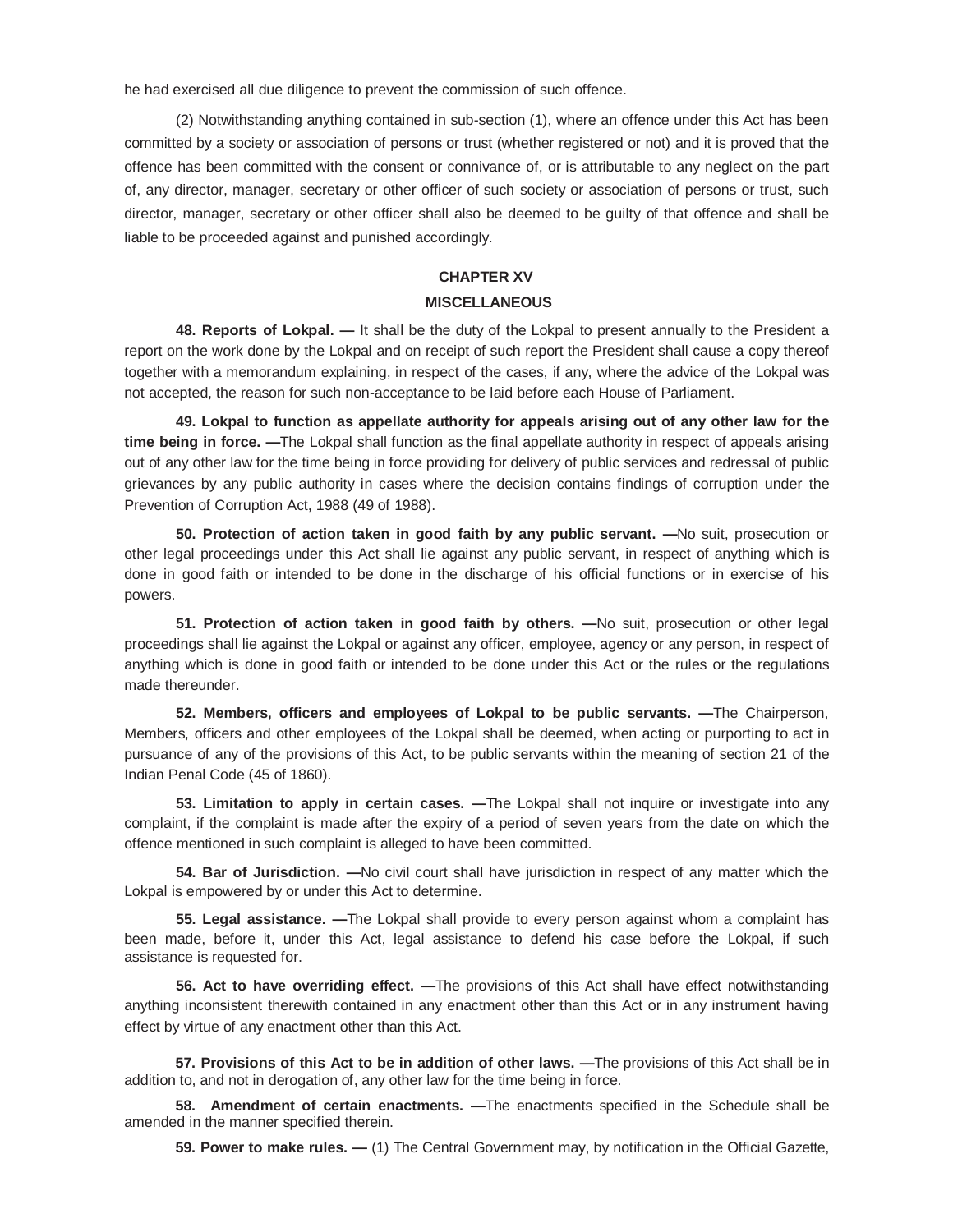make rules to carry out the provisions of this Act.

(2) In particular, and without prejudice to the generality of the foregoing power, such rules may provide for all or any of the following matters, namely:—

- (a) the form of complaint referred to in clause (e) of sub-section (1) of section 2;
- (b) the term of the Search Committee, the fee and allowances payable to its members and the manner of selection of panel of names under sub-section (5) of section 4;
- (c) the post or posts in respect of which the appointment shall be made after consultation with the Union Public Service Commission under the proviso to sub-section (3) of section 10;
- (d) other matters for which the Lokpal shall have the powers of a civil court under clause (vi) of sub-section (1) of section 27;
- (e) the manner of sending the order of attachment along with the material to the Special Court under sub-section (2) of section 29;
- (f) the manner of transmitting the letter of request under sub-section (2) of section 36;
- (g) the form and the time for preparing in each financial year the budget for the next financial year, showing the estimated receipts and expenditure of the Lokpal under section 40;
- (h) the form for maintaining the accounts and other relevant records and the form of annual statement of accounts under sub-section (1) of section 42;
- (i) the form and manner and the time for preparing the returns and statements along with particulars under section 43;
- (j) the form and the time for preparing an annual return giving a summary of its activities during the previous year under sub-section (5) of section 44;
- (k) the form of annual return to be filed by a public servant under sub-section (5) of section 44;
- (l) the minimum value for which the competent authority may condone or exempt a public servant from furnishing information in respect of assets under the proviso to section 45;
- (m) any other matter which is to be or may be prescribed.

**60. Power of Lokpal to make regulations. —** (1) Subject to the provisions of this Act and the rules made thereunder, the Lokpal may, by notification in the Official Gazette, make regulations to carry out the provisions of this Act.

(2) In particular, and without prejudice to the generality of the foregoing power, such regulations may provide for all or any of the following matters, namely:—

- (a) the conditions of service of the secretary and other officers and staff of the Lokpal and the matters which in so far as they relate to salaries, allowances, leave or pensions, require the approval of the President under sub-section (4) of section 10;
- (b) the place of sittings of benches of the Lokpal under clause (f) of sub-section (1) of section 16;
- (c) the manner for displaying on the website of the Lokpal, the status of all complaints pending or disposed of along with records and evidence with reference thereto under sub-section (10) of section 20;
- (d) the manner and procedure of conducting preliminary inquiry or investigation under subsection (11) of section 20;
- (e) any other matter which is required to be, or may be, specified under this Act.

**61. Laying of rules and regulations.—**Every rule and regulation made under this Act shall be laid, as soon as may be after it is made, before each House of Parliament, while it is in session, for a total period of thirty days which may be comprised in one session or in two or more successive sessions, and if, before the expiry of the session immediately following the session or the successive sessions aforesaid, both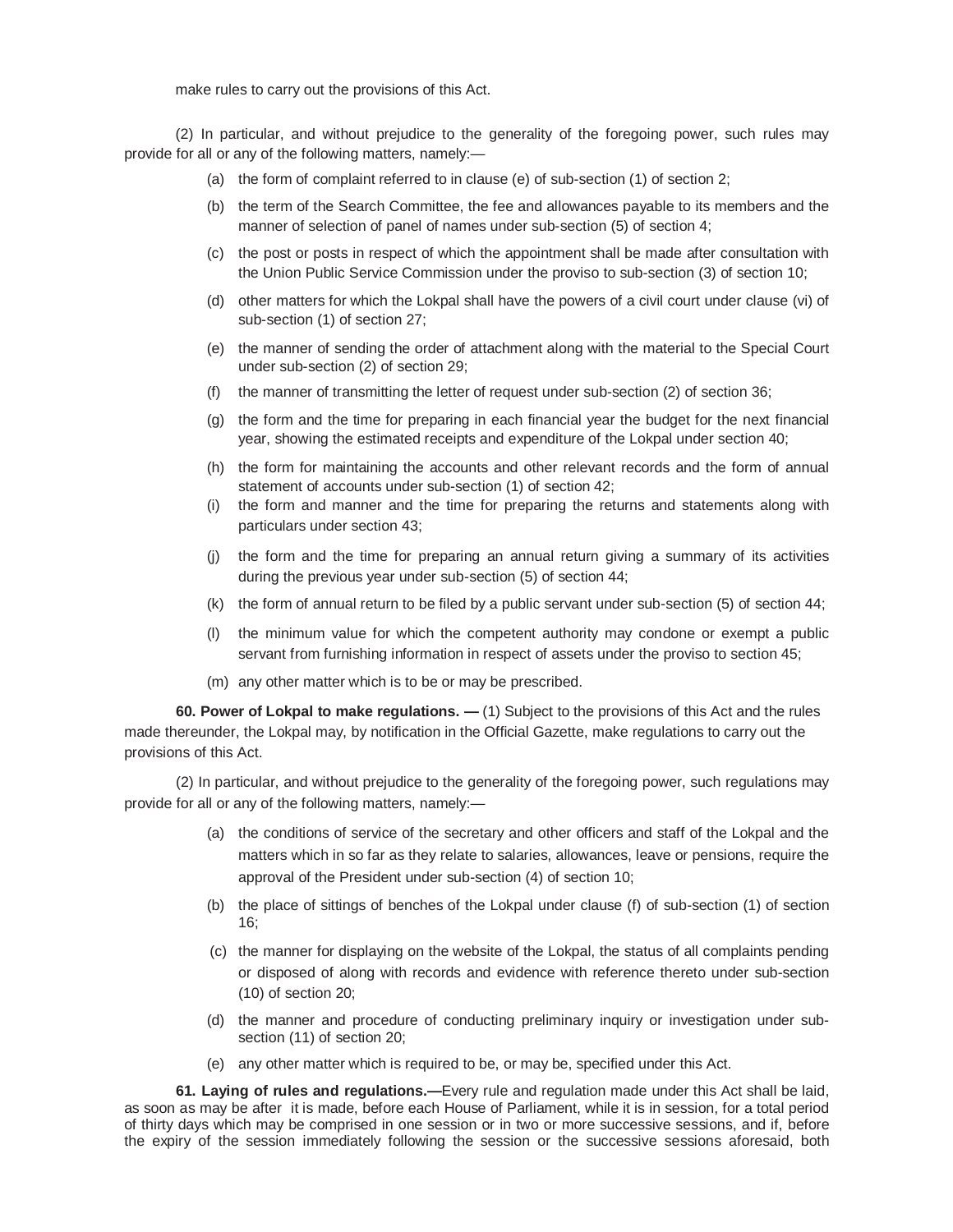Houses agree in making any modification in the rule or regulation, or both Houses agree that the rule or regulation should not be made, the rule or regulation shall thereafter have effect only in such modified form or be of no effect, as the case may be; so, however, that any such modification or annulment shall be without prejudice to the validity of anything previously done under that rule or regulation.

**62. Power to remove difficulties.—** (1) If any difficulty arises in giving effect to the provisions of this Act, the Central Government may, by order, published in the Official Gazette, make such provisions not inconsistent with the provisions of this Act, as appear to be necessary for removing the difficulty:

Provided that no such order shall be made under this section after the expiry of a period of two years from the commencement of this Act.

(2) Every order made under this section shall be laid, as soon as may be after it is made, before each House of Parliament.

### **PART III**

### **ESTABLISHMENT OF THE LOKAYUKTA**

**63. Establishment of Lokayukta. —** Every State shall establish a body to be known as the Lokayukta for the State, if not so established, constituted or appointed, by a law made by the State Legislature, to deal with complaints relating to corruption against certain public functionaries, within a period of one year from the date of commencement of this Act.

### **THE SCHEDULE**

[See section 58]

### **AMENDMENT TO CERTAIN ENACTMENTS**

### PART I

#### **AMENDMENT TO THE COMMISSIONS OF INQUIRY ACT, 1952**

#### (60 OF 1952)

**Amendment of section 3.—** In section 3, in sub-section (1), for the words ''The appropriate Government may'', the words and figures ''Save as otherwise provided in the Lokpal and Lokayuktas Act, 2013, the appropriate Government may'' shall be substituted.

## PART II

### **AMENDMENTS TO THE DELHI SPECIAL POLICE ESTABLISHMENT ACT, 1946**

#### (25 OF 1946)

## **1. Amendment of section 4A.—**In section 4A,—

(i) for sub-section (1), the following sub-section shall be substituted, namely:—

''(1) The Central Government shall appoint the Director on the recommendation of the Committee consisting of—

- (a) the Prime Minister Chairperson;
- (b) the Leader of Opposition in the House of the People Member;
- (c) the Chief Justice of India or Judge of the Supreme Court nominated by him Member.'';
- (ii) sub-section (2) shall be omitted.

**2. Insertion of new section 4BA.—**After section 4B, the following section shall be inserted, namely:—

> "4BA. (1) There shall be a Directorate of Prosecution headed by a Director who shall be an officer not below the rank of Joint Secretary to the Government of India, for conducting prosecution of cases under this Act.

(2) The Director of Prosecution shall function under the overall supervision and control of the Director.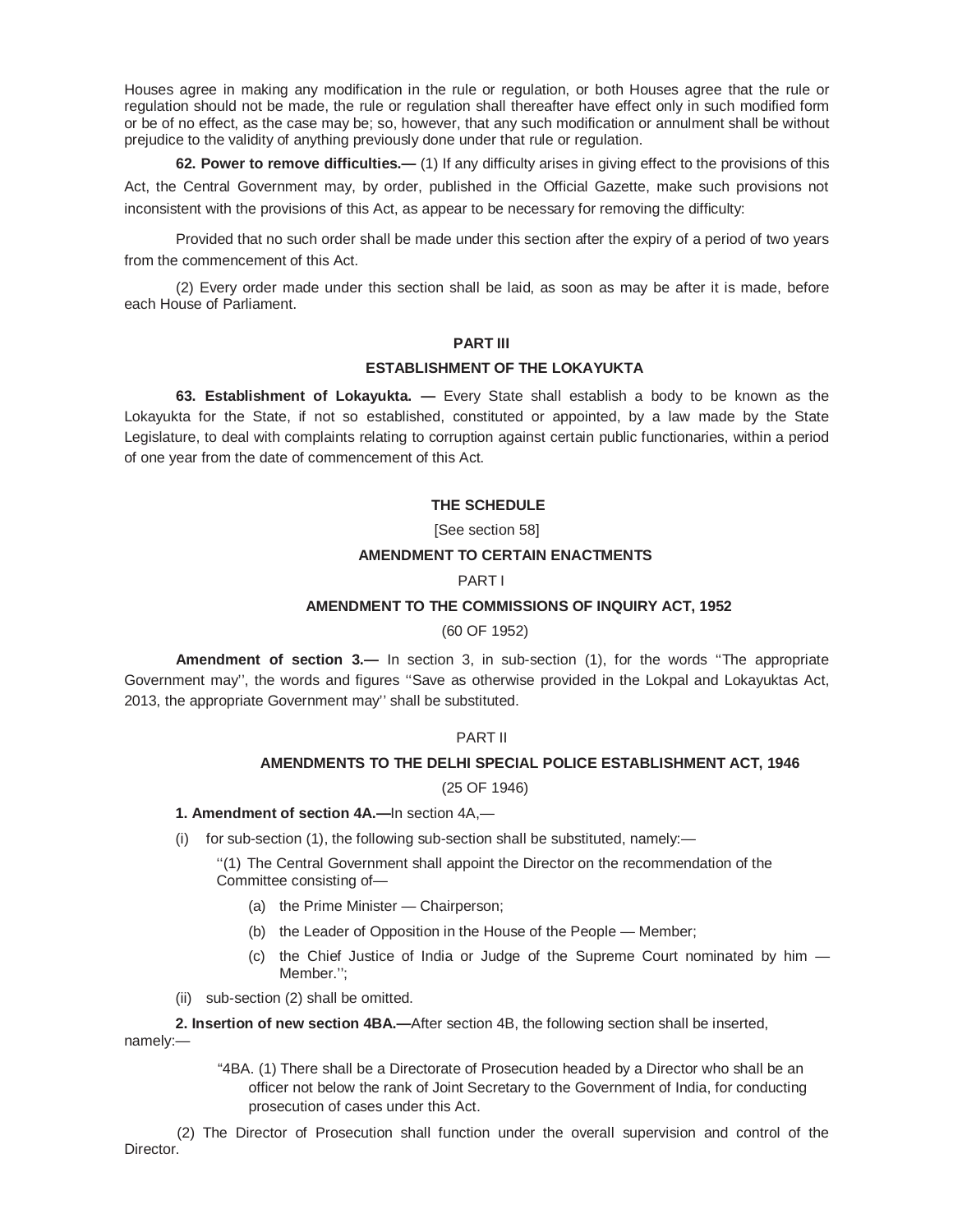(3) The Central Government shall appoint the Director of Prosecution on the recommendation of the Central Vigilance Commission.

(4) The Director of Prosecution shall notwithstanding anything to the contrary contained in the rules relating to his conditions of service, continue to hold office for a period of not less than two years from the date on which he assumes office.".

**3. Amendment of section 4C —**In section 4C, for sub-section (1), the following sub-section shall be substituted, namely:—

"(1) The Central Government shall appoint officers to the posts of the level of Superintendent of Police and above except Director and also recommend the extension or curtailment of the tenure of such officers in the Delhi Special Police Establishment, on the recommendation of a committee consisting of:—

- (a) the Central Vigilance Commissioner Chairperson;
- (b) Vigilance Commissioners Members;
- (c) Secretary to the Government of India in charge of the Ministry of Home Member;
- (d) Secretary to the Government of India in charge of the Department of Personnel Member:

Provided that the Committee shall consult the Director before submitting its recommendation to the Central Government.".

### PART III

## **AMENDMENTS TO THE PREVENTION OF CORRUPTION ACT, 1988**

#### (49 OF 1988)

**1. Amendment of sections 7, 8, 9 and 12.** —In sections 7, 8, 9 and section 12,—

- (a) for the words ''six months'', the words ''three years'' shall respectively be substituted;
- (b) for the words ''five years'', the words ''seven years'' shall respectively be substituted.

**2.Amendment of section 13.** — In section 13, in sub-section (2),—

- (a) for the words ''one year'', the words ''four years'' shall be substituted;
- (b) for the words ''seven years'', the words ''ten years'' shall be substituted.

**3.Amendment of section 14.** —In section 14, —

- (a) for the words ''two years'', the words ''five years'' shall be substituted;
- (b) for the words ''seven years'', the words ''ten years'' shall be substituted.

**4. Amendment of section 15.** —In section 15, for the words ''which may extend to three years'', the words ''which shall not be less than two years but which may extend to five years'' shall be substituted.

**5. Amendment of section 19.** —In section 19, after the words ''except with the previous sanction'', the words ''save as otherwise provided in the Lokpal and Lokayuktas Act, 2013'' shall be inserted.

## PART IV

### **AMENDMENT TO THE CODE OF CRIMINAL PROCEDURE, 1973**

(2 OF 1974)

**Amendment of section 197.—In section 197, after the words "except with the previous sanction",** the words ''save as otherwise provided in the Lokpal and Lokayuktas Act, 2013'' shall be inserted.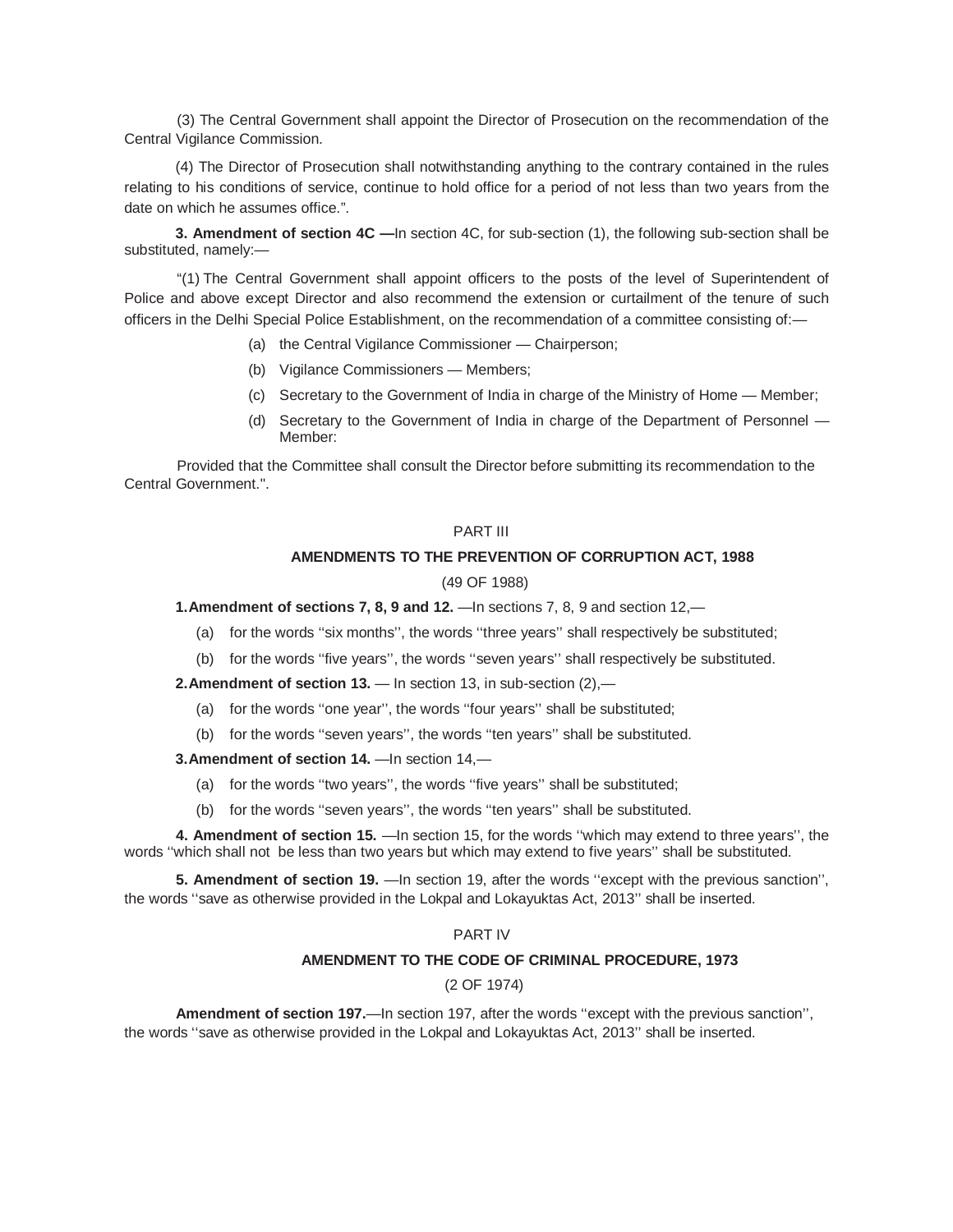#### PART V

#### **AMENDMENTS TO THE CENTRAL VIGILANCE COMMISSION ACT, 2003**

#### (45 OF 2003)

**1. Amendment of section 2.**—In section 2, after clause (d), the following clause shall be inserted, namely:—

> '(da) ''Lokpal'' means the Lokpal established under sub-section (1) of section 3 of the Lokpal and Lokayuktas Act, 2013;'.

**2. Amendment of section 8.**—In section 8, in sub-section (2), after clause (b), the following clause shall be inserted, namely:—

''(c) on a reference made by the Lokpal under proviso to sub-section (1) of section 20 of the Lokpal and Lokayuktas Act, 2013, the persons referred to in clause (d) of sub-section (1) shall also include—

- (i) members of Group B, Group C and Group D services of the Central Government;
- (ii) such level of officials or staff of the corporations established by or under any Central Act, Government companies, societies and other local authorities, owned or controlled by the Central Government, as that Government may, by notification in the Official Gazette, specify in this behalf:

Provided that till such time a notification is issued under this clause, all officials or staff of the said corporations, companies, societies and local authorities shall be deemed to be the persons referred in clause (d) of sub-section (1).".

**3. Insertion of new sections 8A and 8B.—**After section 8, the following sections shall be inserted, namely:—

''8A. **Action on preliminary inquiry in relation to public servants.—** (1) Where, after the conclusion of the preliminary inquiry relating to corruption of public servants belonging to Group C and Group D officials of the Central Government, the findings of the Commission disclose, after giving an opportunity of being heard to the public servant, a prima facie violation of conduct rules relating to corruption under the Prevention of Corruption Act, 1988 (49 of 1988) by such public servant, the Commission shall proceed with one or more of the following actions, namely:—

- (a) cause an investigation by any agency or the Delhi Special Police Establishment, as the case may be;
- (b) initiation of the disciplinary proceedings or any other appropriate action against the concerned public servant by the competent authority;
- (c) closure of the proceedings against the public servant and to proceed against the complainant under section 46 of the Lokpal and Lokayuktas Act, 2013.

(2) Every preliminary inquiry referred to in sub-section (1) shall ordinarily be completed within a period of ninety days and for reasons to be recorded in writing, within a further period of ninety days from the date of receipt of the complaint.

> **8B. Action on investigation in relation to public servants.—**(1) In case the Commission decides to proceed to investigate into the complaint under clause (a) of sub-section (1) of section 8A, it shall direct any agency (including the Delhi Special Police Establishment) to carry out the investigation as expeditiously as possible and complete the investigation within a period of six months from the date of its order and submit the investigation report containing its findings to the Commission:

Provided that the Commission may extend the said period by a further period of six months for the reasons to be recorded in writing.

(2) Notwithstanding anything contained in section 173 of the Code of Criminal Procedure, 1973, (2 of 1974) any agency (including the Delhi Special Police Establishment) shall, in respect of cases referred to it by the Commission, submit the investigation report to the Commission.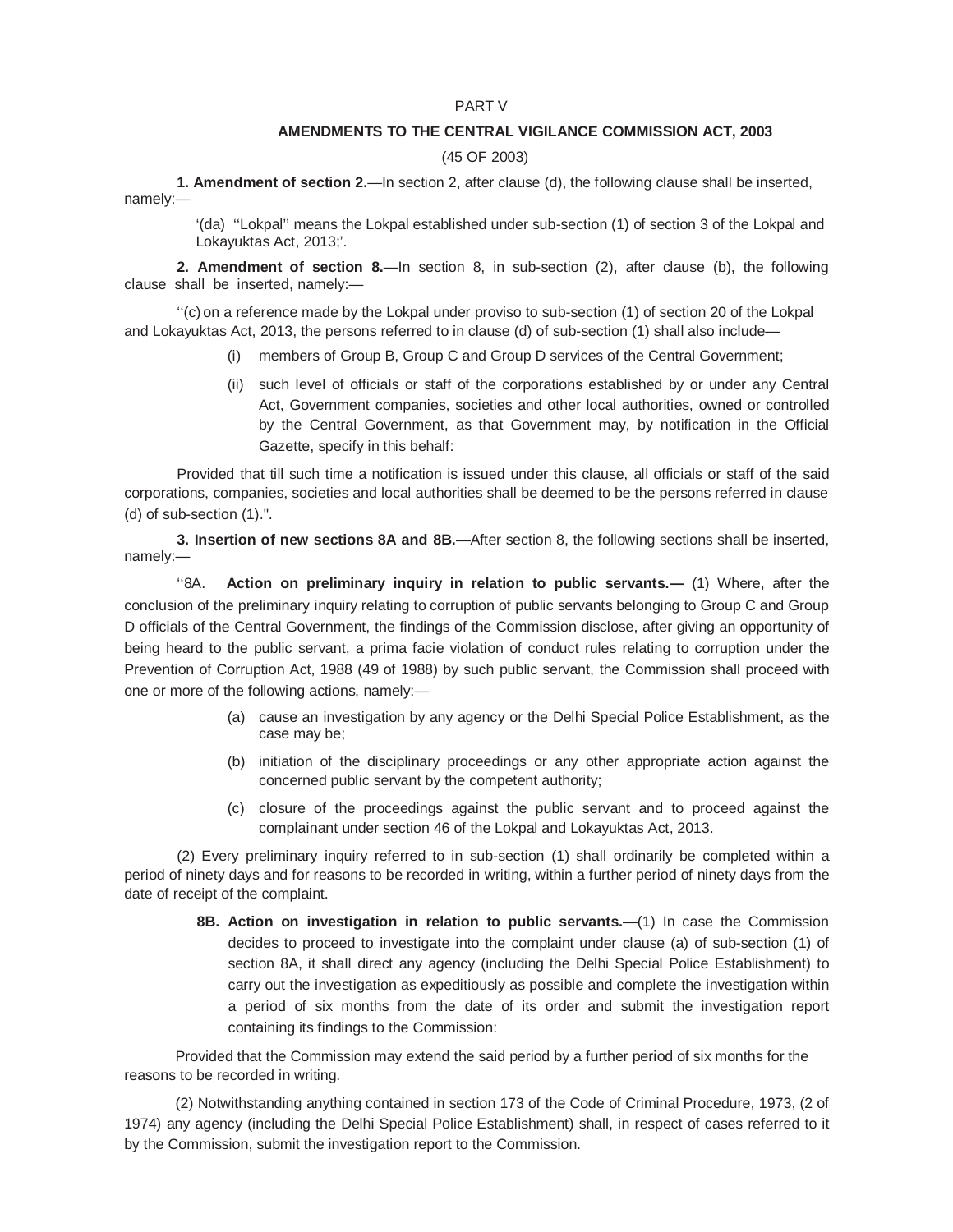(3) The Commission shall consider every report received by it under sub-section (2) from any agency (including the Delhi Special Police Establishment) and may decide as to—

- (a) file charge-sheet or closure report before the Special Court against the public servant;
- (b) initiate the departmental proceedings or any other appropriate action against the concerned public servant by the competent authority.".

**4. Insertion of new section 11A.—**After section 11, the following section shall be inserted, namely:—

> ''11A. **Director of Inquiry for making preliminary inquiry.—** (1) There shall be a Director of Inquiry, not below the rank of Joint Secretary to the Government of India, who shall be appointed by the Central Government for conducting preliminary inquiries referred to the Commission by the Lokpal.

(2)The Central Government shall provide the Director of Inquiry such officers and employees as may be required for the discharge of his functions under this Act.".

> **P.K. MALHOTRA,** Secy. to the Govt. of India.

#### **CORRIGENDA**

In the Securities Laws (Amendment) Second Ordinance, 2013 (9 of 2013), as published in a Gazette of India, Extraordinary, Part II, Section 1, Issue No. 32, dated the 16th September, 2013,—

- 1. At page 3, line 19, for "the disgorge", read "to disgorge".
- 2. At page  $4,$ 
	- (i) in line 4, for "cluase" read "clause";
	- (ii) in line 12, for "sub-clause", read "sub-clauses".
- 3. At page 6, line 15, for "purpose", read "purposes".
- 4. At page 8, line 43, for "sub-section", read "sub-sections".
- 5. At page 10, line 24, for "secton", read "section".
- =

#### **CORRIGENDA**

In the Readjustment of Representation of Scheduled Castes and Scheduled Tribes in Parliamentary and Assembly Constituencies (Third) Ordinance, 2013 (10 of 2013), as published in the Gazette of India, Extraordinary, Part II, Section 1, Issue No. 41, dated the 27th September, 2013,—

- (i) at page 1, in the Preamble, in paragraph 3, in the line 2, for "Parliament", read "Parliamentary"; and
- (ii) at page 4, in line 15, for "to any", read "of any".

#### **CORRIGENDA**

In the Indian Medical Council (Amendment) Second Ordinance, 2013 (11 of 2013), as published in the Gazette of India, Extraordinary, Part II, Section 1, Issue No. 42, dated the 28th September, 2013,—

- (i) at page 2, in line 32, for "reprsentatives", read "representatives".
- (ii) at page 3, in line 3, for "provide", read "may provide".
- (iii) at page 3, in line 40, for "sub-section", read "sub-sections".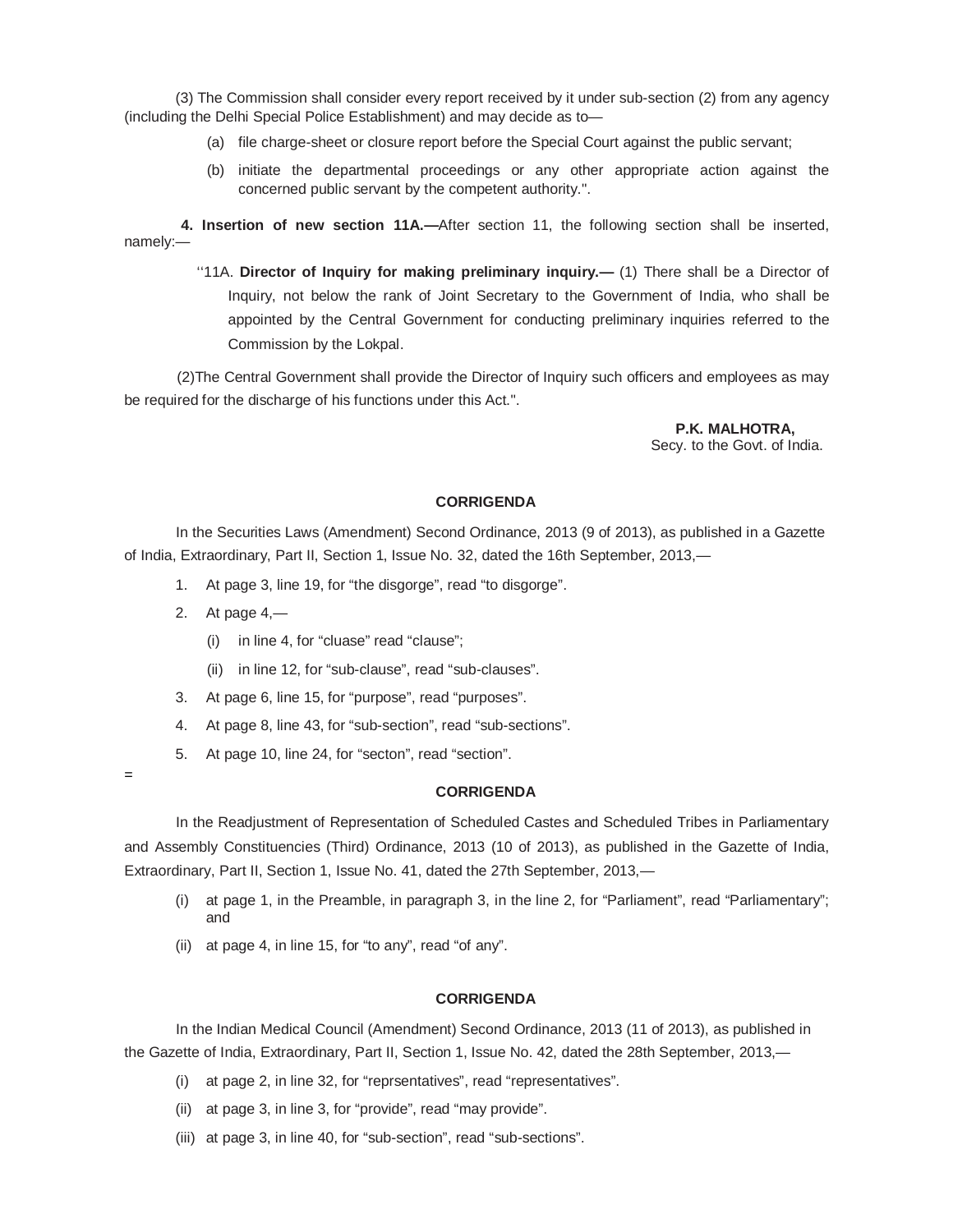PIEAÓL PA GACIX A®GA DZ A±A EA ¸AGA <sup>a</sup> Avau C<sup>a</sup> Iga  $\cup_{\xi}$   $\int$   $E$ <sup> $\theta$ </sup>  $\theta$ 

**Dgï.DAf¤,** ∫N AAI APA¥A G∰E¥NAGA <sup>∞</sup> AVAU ¥ ÞZA¤ «ÄVN **P.R. 35 P.R. 35 PACIFIC A S – 20** ¸ ÀA¸À¢ÃAiÀÄ ª Àåª ÀºÁgÀU À¼ ÀÄ ª ÀÄv ÀÄÛ ±Á¸ À£ À g ÀZ À£ É E¯ÁSÉ.

**SC**